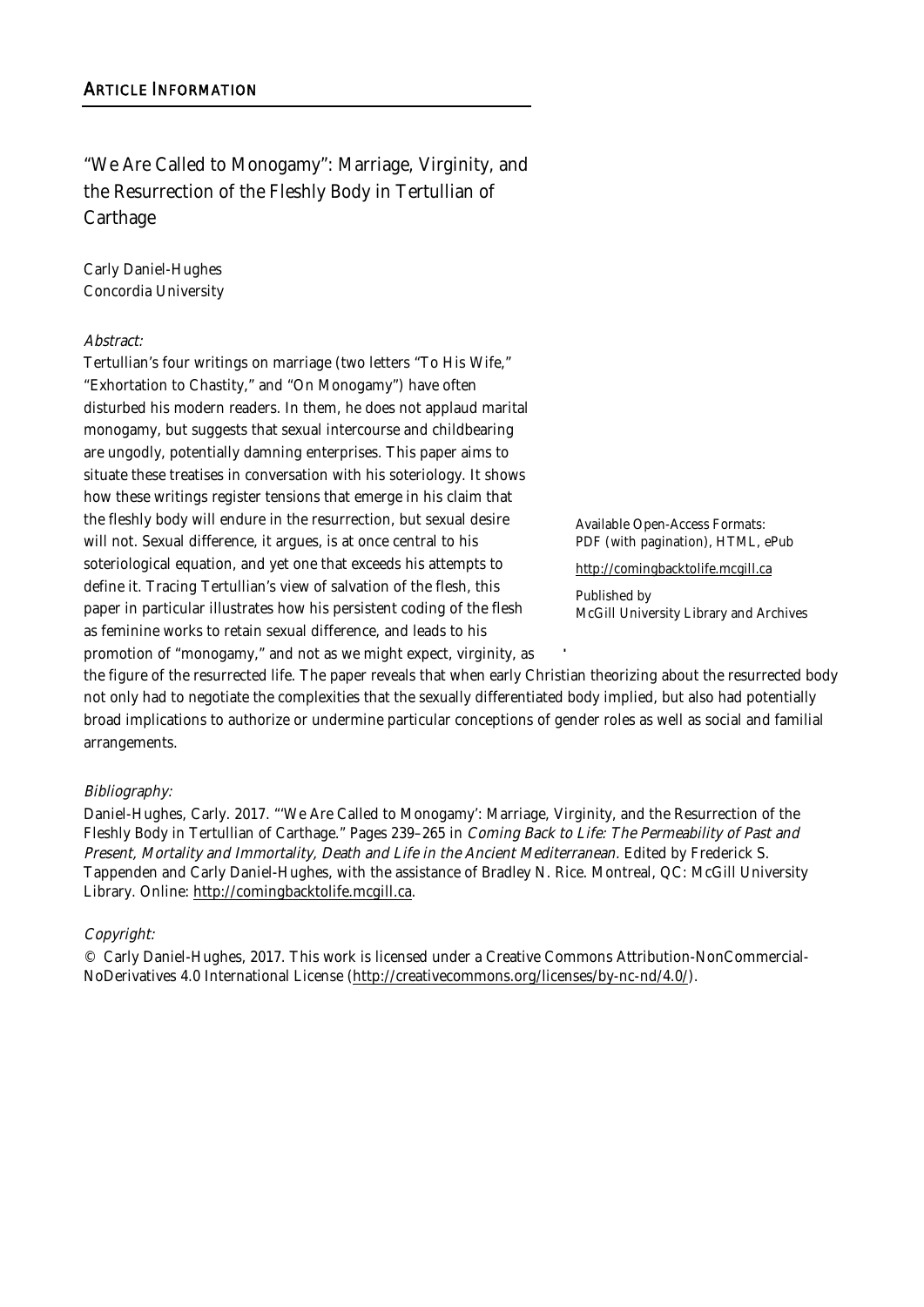# "We Are Called to Monogamy": Marriage, Virginity, and the Resurrection of the Fleshly Body in Tertullian of Carthage $^1$

Carly Daniel-Hughes Concordia University

#### I. INTRODUCTION

Tertullian of Carthage has often offended the sensibilities of his modern readers. Over the last hundred years, scholars have at once acknowledged his place in the history of Christian thought, and simultaneously cast his writings as mired in inconsistencies, claiming that at times they even reveal the workings of an irrational mind, certainly a disagreeable personality (Osborn 1997, 5–6). Pierre de Labriolle's (1924, 51) foundational study of early Christian Literature exclaims: "Tertullian became for the early centuries of Christianity a famous example of a lamentable falling away to which men of rare intelligence are exposed."

Of all his writings his four treatises on marriage (or more precisely against remarriage), written in the order of two letters "To His Wife," and the treatises "Exhortation to Chastity" and "On Monogamy," have contributed to Tertullian's unfavorable reputation amongst modern scholars. In the 1959 edition of the Fathers of the Church series, William Le Saint (1959, 41), charged with the task of introducing his readers to "On Monogamy," seems to throw up his hands in exasperation declaring: "All of his Montanist tracts are characterized by a warped and exaggerated asceticism; in all of them Tertullian's indignation is impressive, even when his position is

<sup>&</sup>lt;sup>1</sup> The quotation in the title is a paraphrase of  $Tertullian, Mon. 7.9$ . I am thankful to Fred Tappenden and the anonymous reviewers for their insightful suggestions and editorial comments on earlier drafts of this article.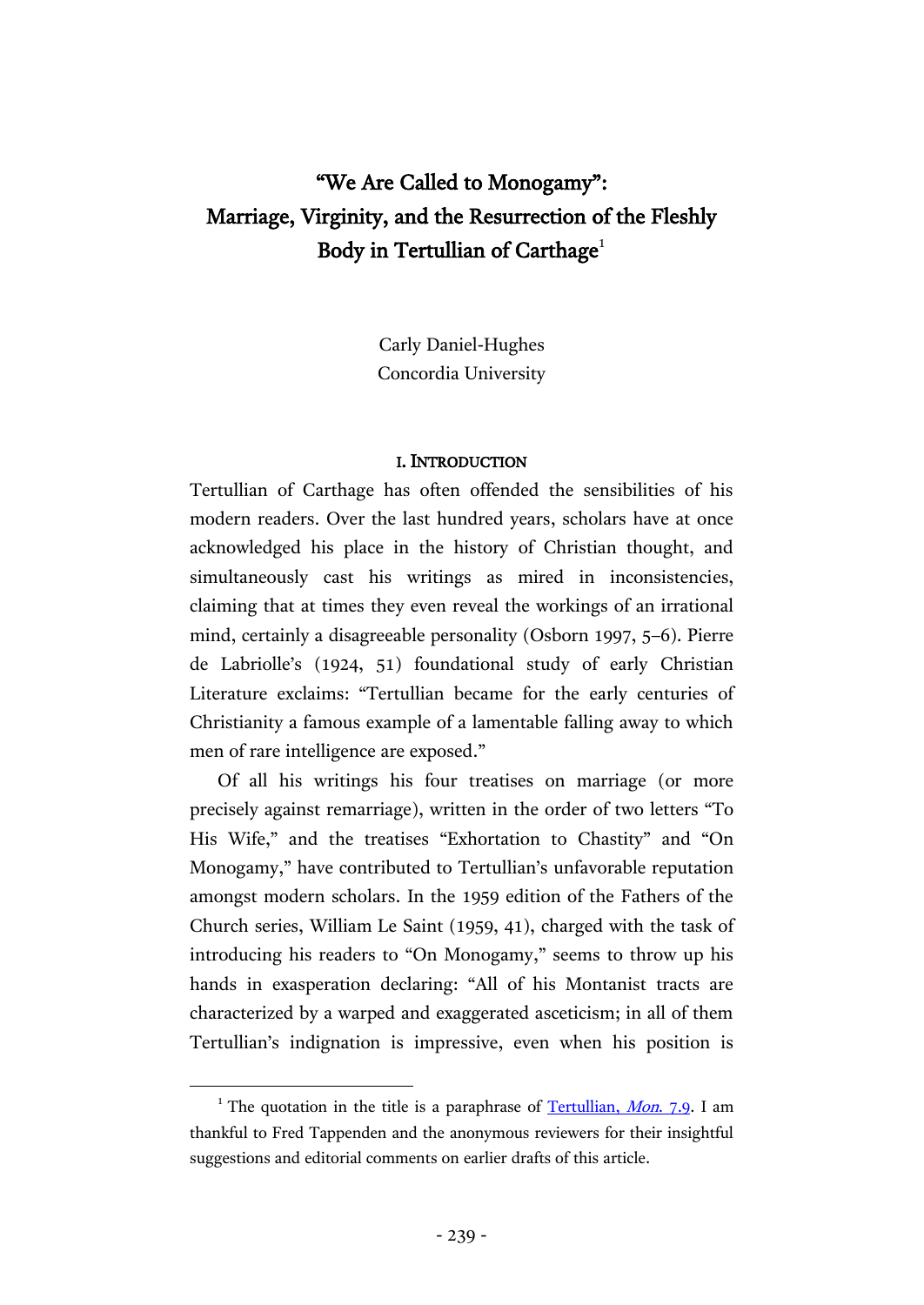impossible and his arguments absurd." Troubling to Le Saint is that "On Monogamy" treats sexual intercourse and childbearing as ungodly, potentially damning enterprises, with little utility for the faithful (e.g., *Mon.* [14.1](http://hdl.handle.net/2027/njp.32101075296036?urlappend=%3Bseq=80)-7).<sup>2</sup> Le Saint states his preference for the more solid and edifying ground of Tertullian's earlier work, "To His Wife," which ends with a stirring encomium to Christian marriage: "Where the flesh is one, the spirit is one too. Together they pray, together they prostrate themselves, together they perform their fasts ... such things Christ sees and hears and he rejoices!" ( $Ux$ . [2.8.7](http://hdl.handle.net/2027/njp.32101075296036?urlappend=%3Bseq=58)– [9\)](http://hdl.handle.net/2027/njp.32101075296036?urlappend=%3Bseq=58).<sup>3</sup> In "On Monogamy," while Tertullian insists that monogamy is good, he finally disparages the expression of a carnal bond between a husband and wife  $(Mon, 5.7)$ .<sup>4</sup>

It is perhaps little surprise that Tertullian's later two treatises on marriage "On the Exhortation to Chastity" and "On Monogamy" have either been overlooked by scholars, or labeled evidence of Tertullian's suspect orthodoxy.<sup>5</sup> Yet attempts to tie their contents to

 $^2$  Latin: *Gratus esto, si semel tibi indulsit deus nubere* (Dekkers et al. 1954, 1028). All references to Tertullian's treatises refer to the Corpus Christianorum Series Latina, two volumes dedicated to Tertullian's works (Dekkers et al. 1954). The embedded hyperlinks, however, take readers to either volumes 3 or 4 of the *[Ante-Nicene Fathers](http://catalog.hathitrust.org/Record/010248796)* (Roberts and Donaldson 1885–1887). Readers will note that the CCSL and ANF numbering varies.

<sup>&</sup>lt;sup>3</sup> Latin: *Ubi caro una, unus et spiritus: simul orant, simul volutantur,* simul ieiuna transigunt . . . talia Christus videns et audiens gaudet (Dekkers et al. 1954, 393–94).

<sup>4</sup> For a consideration of the two letters to his wife, in view of his two treatises "On the Apparel of Women," see Lamirande (1989), who reads both works as part of Tertullian's catholic period.

<sup>&</sup>lt;sup>5</sup> More recently, scholars have seen in them an ascetic rigor that accords with this movement (for instance, Osborn 1997, 10 and 210–12), and has also supported dating this treatise toward the end of Tertullian's literary career. A comparison of the treatises on marriage also shows that "On Monogamy" repeats and extends material in "Exhortation to Chastity." For a helpful summary of Tertullian's views on marriage in the recent volume, see Burns and Jensen 2014, 442–50. It should be noted, however, that the discussion there frames the differences among the treatises as reflecting the influence of Montanism on Tertullian's thinking.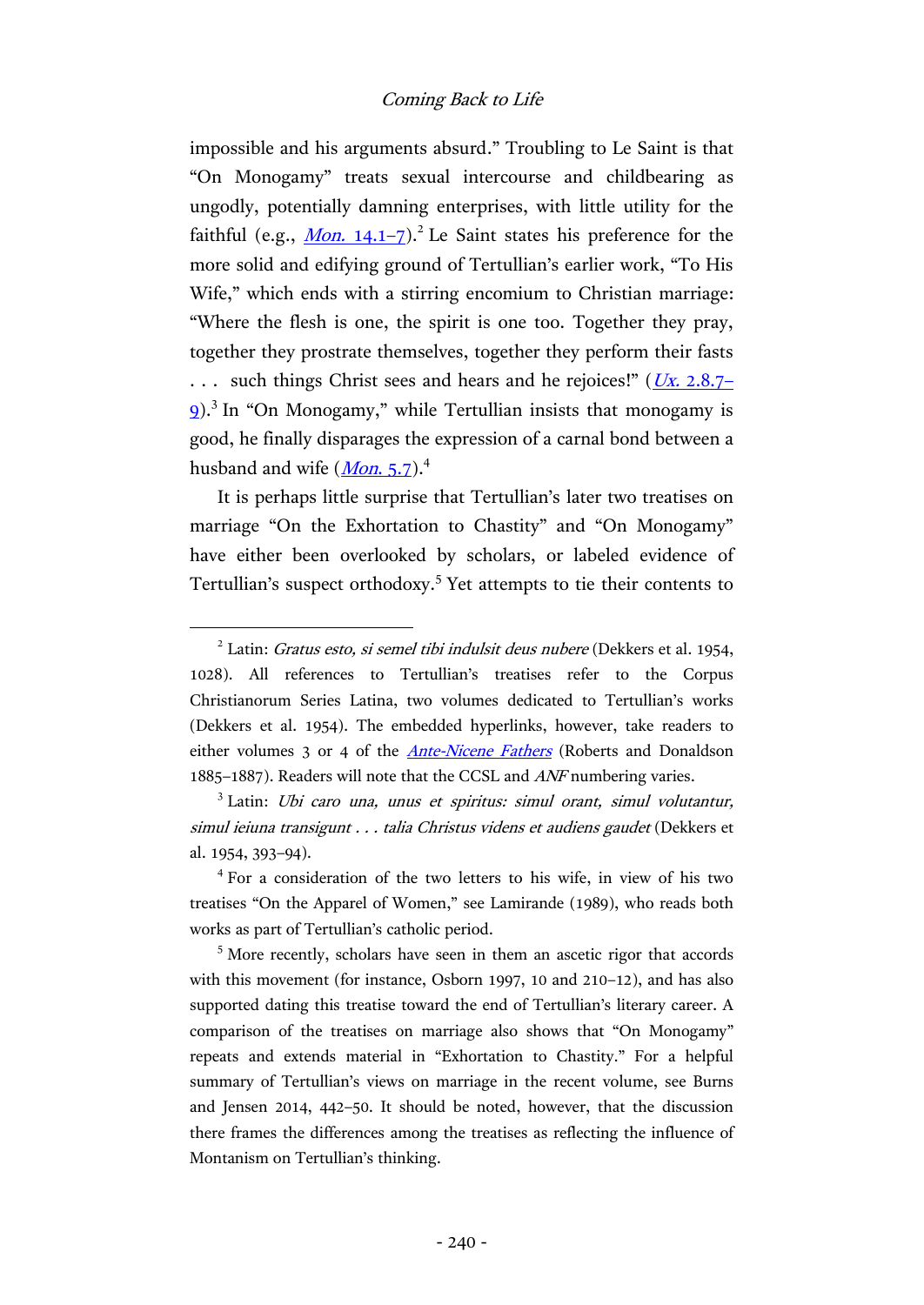"Montanism" fail to register the scant and polemical data for that movement (Barnes 1971, 17),  $6$  or to consider how these treatises may reflect themes from across his corpus. In this paper, I read Tertullian's four treatises on marriage together, mapping the shifts in his rhetoric between them not as inconsistencies, or as a product of his Montanist proclivities, but as reflecting a soteriology rooted in the claim that the fleshly body will endure in the resurrection, but sexual desire will not. Highlighting the connection between Tertullian's soteriology and his treatises on marriage, I participate in recent approaches to his work which emphasize that the salvation of the flesh—"in all its sexually differentiated messiness and variety" is a consistent theme across his corpus (Petrey 2016, 86–102; Dunning 2011, 124–50; Daniel-Hughes 2011; Glancy 2008 and 2010, 118–33; Burrus 2008, 52–57; Perkins 2007). 7

I begin by outlining Tertullian's understanding of the resurrection of the fleshly body in light of early Christian debates about salvation. His philosophical and theological commitments to Stoic materialism as well as to a cosmological aesthetic in which beginning and end converge ultimately give shape to his view of a sexed, but sexless resurrection body. Such a view makes sexual difference a productive part of his soteriological equation. Yet sexual difference also necessarily exceeds Tertullian's attempts to manage

 $6$  The epithet "Montanist" did not emerge in Christian discourse in fact until the fourth century, thus Tertullian never uses it (see Nasrallah 2003, especially 155–62 and, for a discussion of Tertullian's conception of the prophetic, 129–54).

 $7$  The quote is from Dunning 2011, 128. Dunning explores the tensions that emerge in Tertullian's writing as the result of his commitment to working out the "salvation of the flesh" in terms of Paul's Adam/Christ typology. Recent studies of Tertullian's defense of the flesh move away from earlier discussions of his writing which considered his rhetoric (and disparaging comments about women in the *ecclesia* in particular) in terms of Tertullian's misogyny (e.g., Forrester Church 1975; Lamirande 1989; Turcan 1990; Finlay 2003).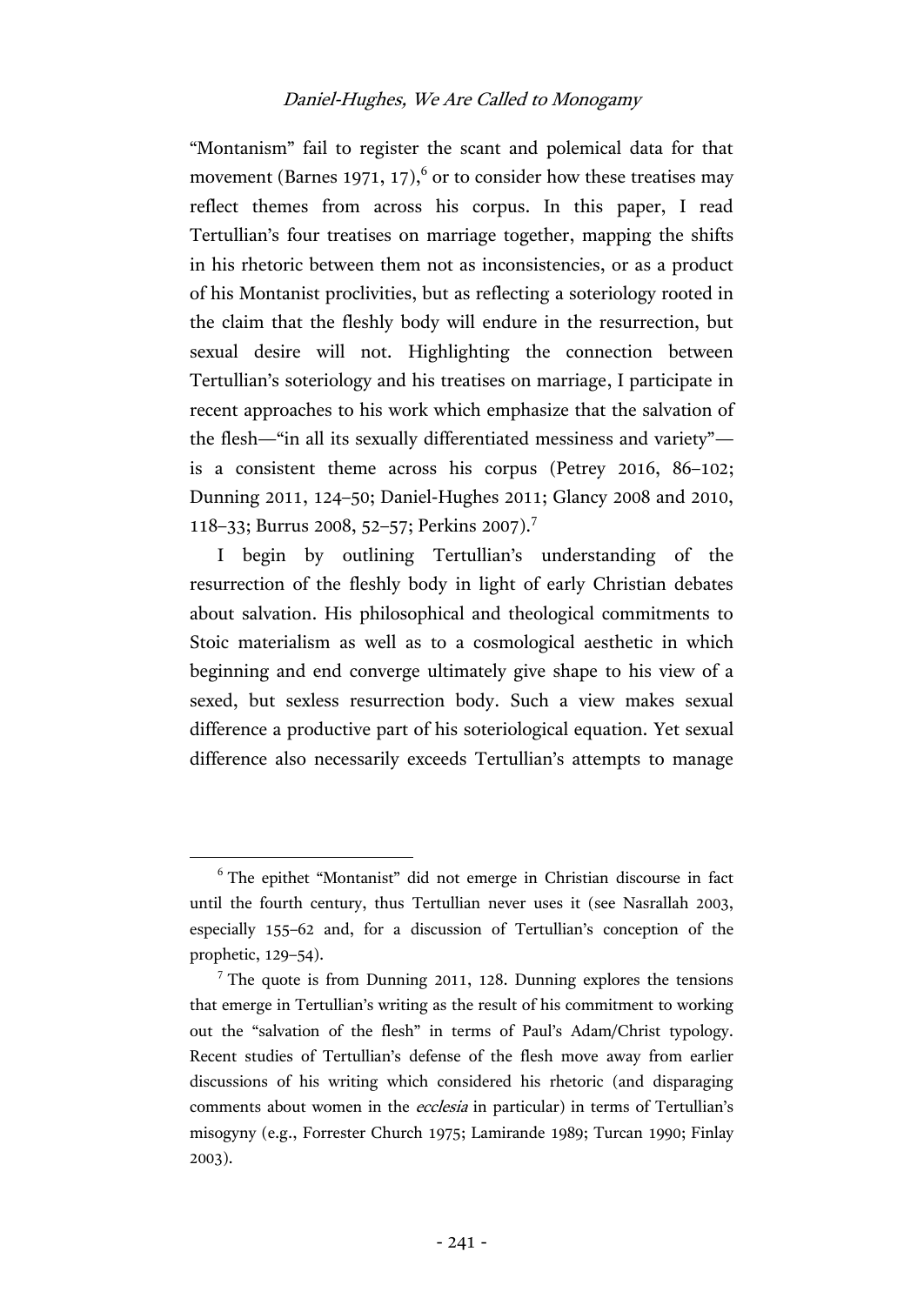its possible meaning. <sup>8</sup> This problematic informs Tertullian's recommendation of monogamy and not, as we might expect, virginity (given his ascetic orientation) as the figure of resurrected life. 9

Ultimately, Tertullian's writings on marriage illuminate how speculation about the resurrected body could be implicated in early Christian views of social and communal life. Such speculation was not an abstract enterprise. Resurrection operated as a means by which early Christians negotiated the boundaries of their communities in ways that served productively in their attempts at self-legitimation and the assertion of difference, as Claudia Setzer (2004) has shown. Speculation about the nature of the resurrected body, I demonstrate, also had implications for Christians' intra-

<sup>&</sup>lt;sup>8</sup> See also Dunning 2011 and Petrey 2016, who likewise highlight Tertullian's (and other early Christians') attempts to grapple with the instability of the sexually differentiated body. Feminists of difference, of course, argue that sexual difference necessarily escapes attempts to manage or contain it; see the note below.

<sup>&</sup>lt;sup>9</sup> Throughout the essay, I employ the terms "sexual difference" and "gender" somewhat interchangeably. The former reflects the complexities in Tertullian's rhetoric that the modern distinctions between sex, as prediscursive or biological, gender, as cultural codes and behaviors, and sexual expression or desire, treat as separate. My terminological choice is informed by Dunning (2011, see especially 13–17), who utilizes Irigaray's concept of "sexual difference" as a heuristic category for reading early Christian texts, including Tertullian's. In this case, sexual difference, as Judith Butler explains, "is a border concept" with "psychic, somatic, and social dimensions that are never quite collapsible into one another but are for that reason not ultimately distinct" (Butler 2004, 186). A matter of bodies, psychic dispositions, and social formations, sexual difference might also be understood as a question that is posed repeatedly and without resolution (Wallach Scott 2011, 15–16). Gender, argues Joan Wallach Scott, might be understood in tandem with sexual difference as the "culturally and historically specific attempt to resolve the dilemma of sexual difference" (Wallach Scott 2011, 4). Wallach Scott's framing of these two concepts informs my usage of them in this essay.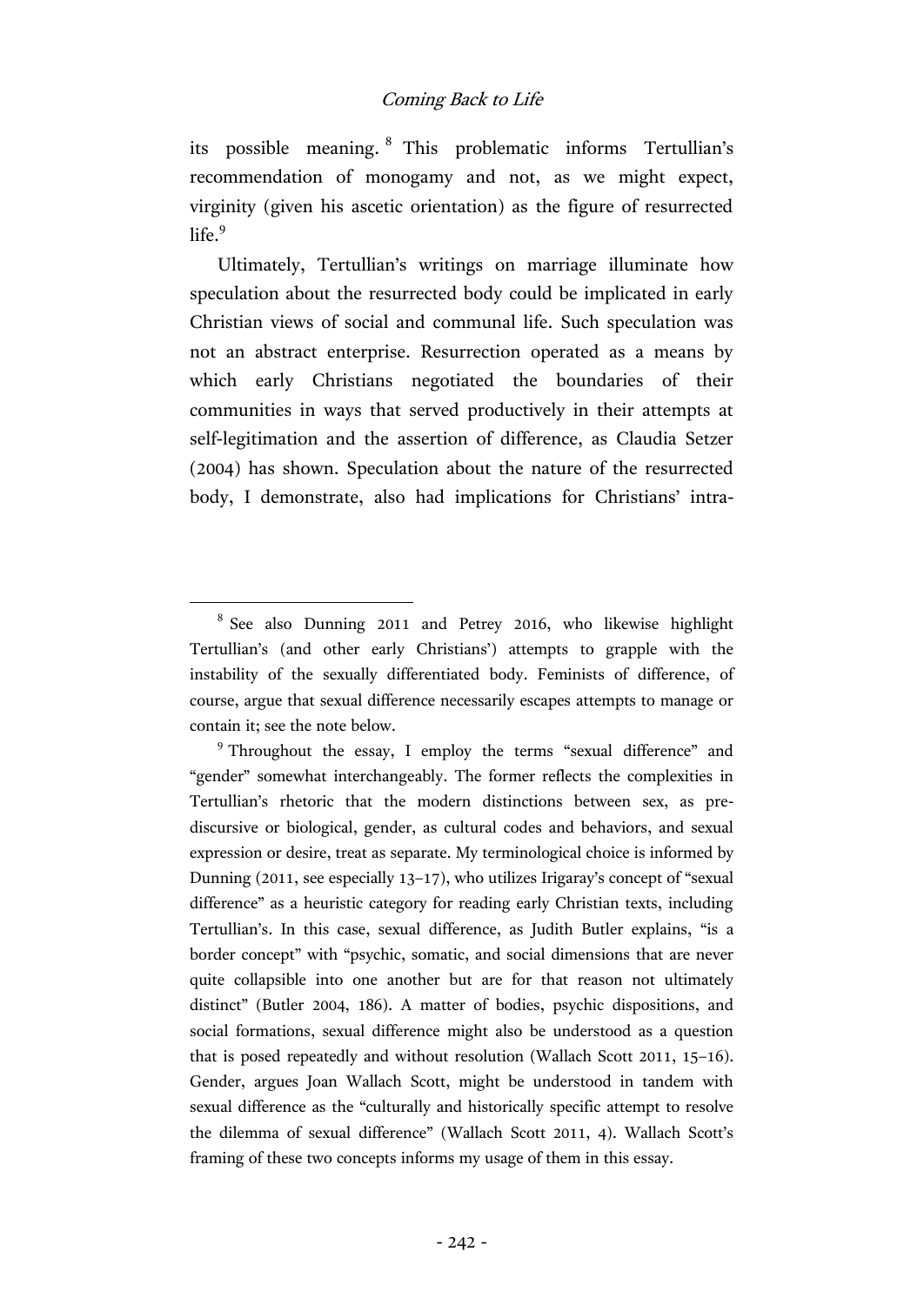communal debates about social and sexual practices, gender roles, and marital and familial arrangements in the here and now.<sup>10</sup>

#### II. ARGUING THE RESURRECTION OF THE FLESH

While early Christians variously proclaimed the resurrection of the dead, not all, perhaps a minority in the ante-Nicene period, insisted on the resurrection of the flesh (Walker Bynum 1995, 26). Tertullian ranked among this group as one of its most persistent and vehement spokesmen. Indeed, the resurrection of the flesh can be seen as a concern that permeates and animates all of his writings, as the vision of salvation promised by and symbolized in Christ's own sinless flesh. Tertullian, however, was aware that he promoted such a view in a competitive landscape in which other possibilities for what resurrection might entail proliferated.

All of Tertullian's writings that treat resurrection, "On the Resurrection of the Dead," "On the Flesh of Christ," and of course, "Against Marcion," are polemical in character and directed at Christians like Marcion, Apelles, and Valentinus, who (from Tertullian's perspective) were informed by a Platonic metaphysic that valued the spiritual over the material.<sup>11</sup> These writers, he complains, envisioned that in the resurrection Christians would obtain some better, glorious, ethereal body, abandoning their flesh in the kingdom of heaven. This perspective led them to conclude that Christ prefigured this glorified body, appearing on earth perhaps donning a star-like body or something comprised entirely of soul (for instance, *[Carn. Chr](http://hdl.handle.net/2027/njp.32101075296044?urlappend=%3Bseq=536).* 6.1–13 and  $15.1-6$  $15.1-6$ ).

Early Christian views of the resurrection picked up Paul's language where the apostle writes: "There are both heavenly and

<sup>&</sup>lt;sup>10</sup> In this way, Tertullian anticipates the theorizing about and experimentation with ascetic performance that dominated Christian culture in late antiquity, with its emphasis on the connections between the resurrected body and sexual renunciation (among other disciplines); see, for instance, Shaw 1998.

<sup>&</sup>lt;sup>11</sup> On different Valentinian views of spiritual transformation, for instance, see Thomassen 2009.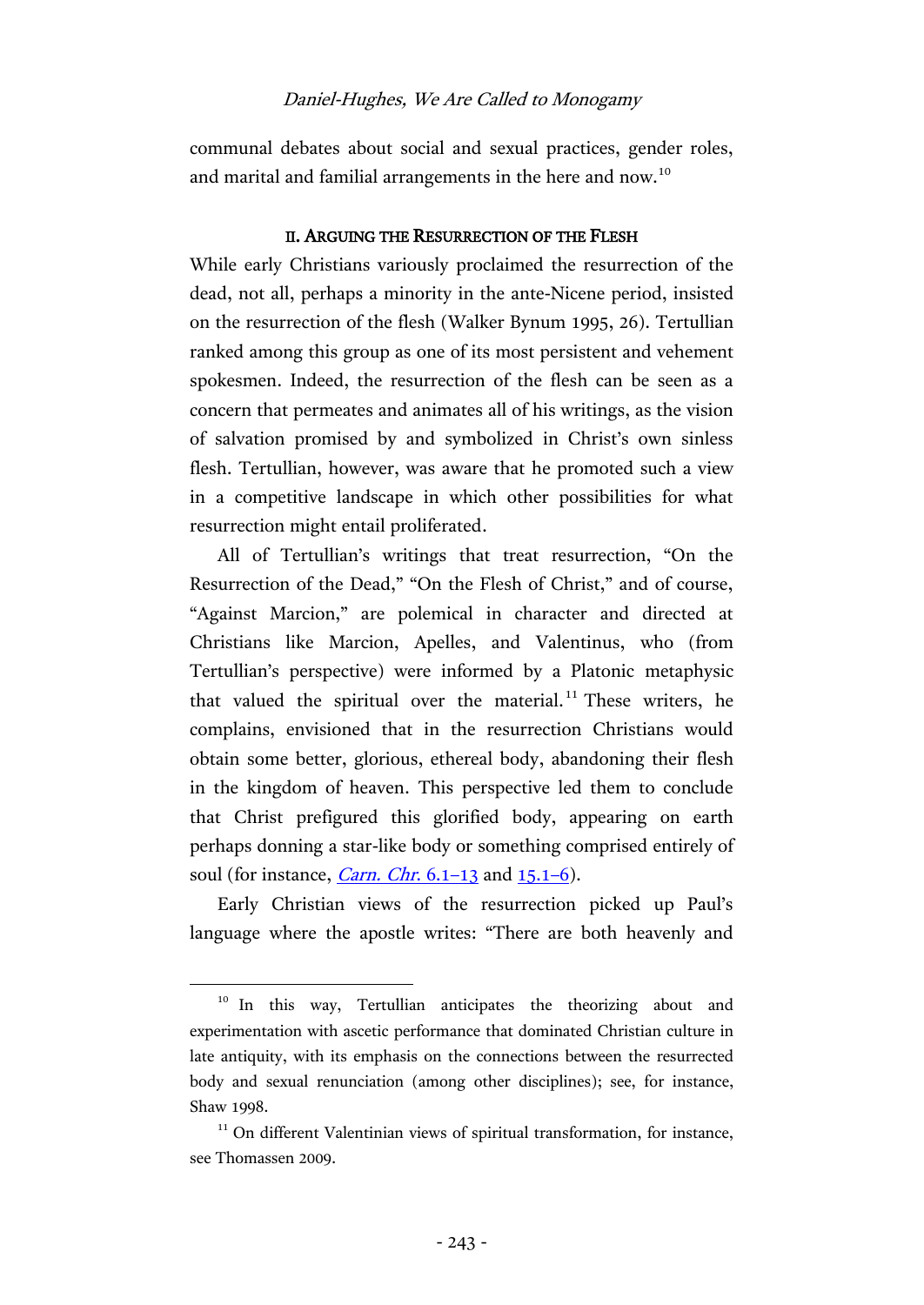earthly bodies, but the glory of the heavenly body is one thing, and that of the earthly body another"  $(1 \text{ Cor. } 15:40)$ . The distinction between earthly bodies and heavenly or celestial bodies, with their attendant "glory," suggests stark differences between bodies that exist in the heavenly and earthly realms. Indeed, Paul goes even further and states explicitly: "flesh and blood will not inherit the kingdom" ([1 Cor. 15:50\)](http://www.academic-bible.com/bible-text/1Corinthians15.50/NA/). Defenders of the "resurrection of the flesh," like Tertullian, wrestle mightily with this text (Moss 2011, 1002; Lehtipuu 2009). He spends nearly one third of his "On the Resurrection of the Dead" negotiating its possible challenge to his vision of material resurrection.

Over the course of his writings Tertullian not only insists on the biblical foundation for his views, he also strikes out against views that reject the salvation of the material flesh as the product of philosophizing. "Be wary of that Christianity produced from Stoic, Platonic, or dialectics! . . . With our faith, we desire nothing more except to believe!" he rails (*Praescr.* 7.11-13).<sup>12</sup> We should not, however, fall prey to Tertullian's polarizing rhetoric. Early Christian theorizing about the resurrection in the second and third centuries was expressed in the intellectual landscape of Greek and Roman philosophy—including Tertullian's own. Deeply informed by Stoic metaphysics, Tertullian holds fast to the notion that the material world furnishes evidence of divine providence, which deeply shapes his conception of salvation of the fleshly body.<sup>13</sup>

Tertullian's soteriology relies on a Stoic notion of the convergence of opposites, argues Eric Osborn (1997, 67). In his cosmology, God is alpha and omega, both creator and judge, who stands at the beginning and end of all things (see *Apol.* 48.11). Tertullian links birth and death, creation and resurrection as

<sup>&</sup>lt;sup>12</sup> Latin: Viderint qui Stoicum et Platonicum et dialecticum christianismum protulerunt . . . . Cum credimus nihil desideramus ultra credere (Dekkers et al. 1954, 193).

<sup>&</sup>lt;sup>13</sup> Moss (2011, 1008) outlines ancient Christians' increasing interest in materialistic views of heaven, particularly how they inform the soteriology of Augustine.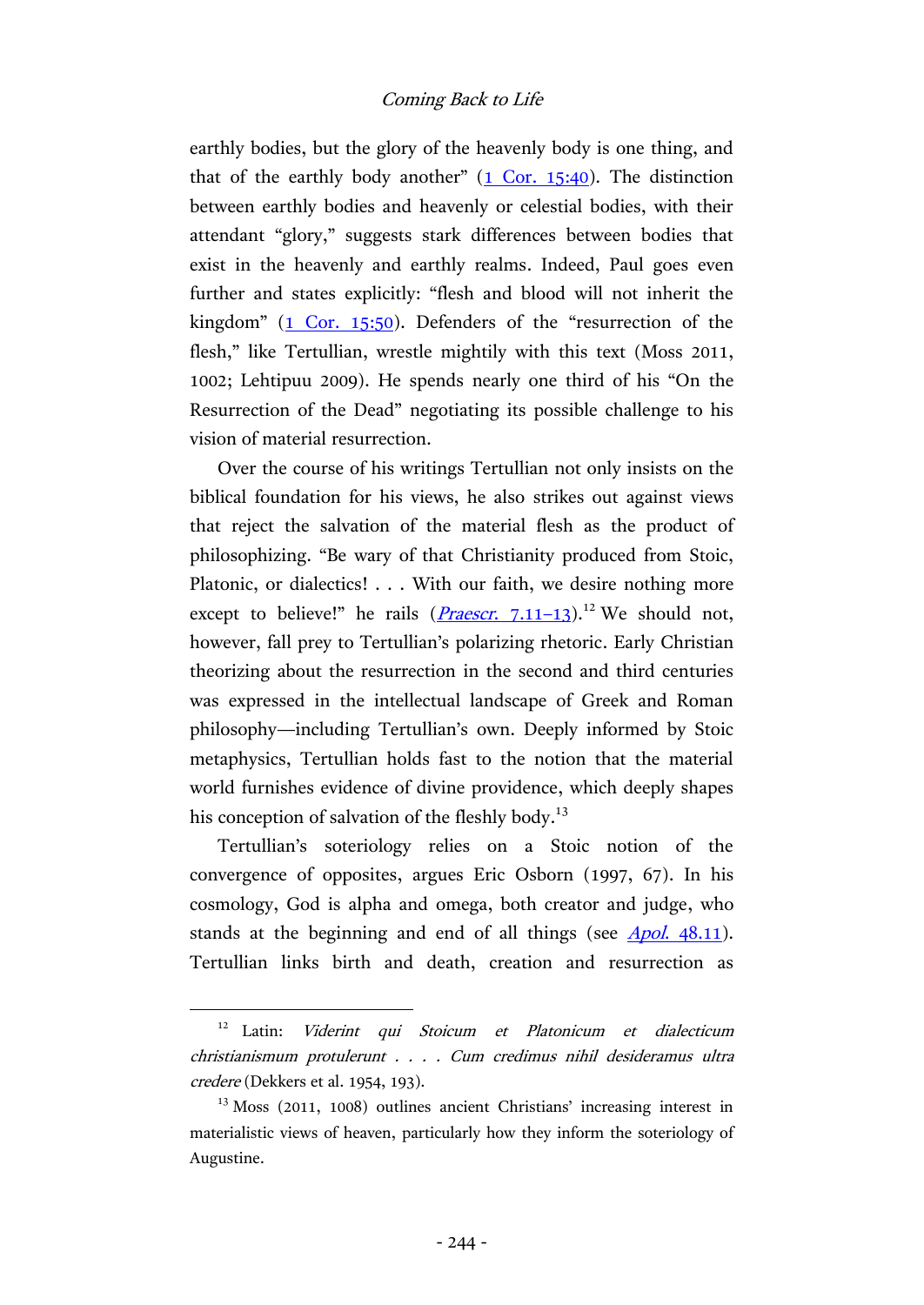bookends of the soteriological drama in which Christians all find themselves. "Resurrection" for Tertullian, explains Osborn (1997, 69), "simply repeats creation" in that "creation from nothing implies resurrection from death." Tertullian's theological aesthetics holds that God creates the world and restores it (Osborn 1997, 101).<sup>14</sup> He argues that God enables redemption by means of his model Christ, who reestablishes divine likeness lost with the onset of sin.

### III. IMAGINING THE PERFECTED RESURRECTED BODY

For Tertullian, then, resurrection is best understood as "change into changeless," and not a new existence altogether. His vision of the resurrection stresses continuity and improvement over transformation, so as to preserve God's providential role as creator of both souls and fleshly bodies. What God creates in the beginning, he insists, must endure in the end. Supported by Stoic physics, Tertullian repeatedly highlights the mutual interdependence of the soul and the body. For Stoics, material and immaterial substances cannot be distinguished in terms of corporeality and incorporeality. They held that all the cosmos was comprised of bodies acting upon one another—infused to greater and lesser degrees with spirit (see [Tertullian,](http://hdl.handle.net/2027/njp.32101075296044?urlappend=%3Bseq=195) An. 6.4–7).<sup>15</sup> Thus Tertullian imagines the soul as merely an invisible body, and the flesh as a more-dense and visible one. Though the flesh and soul are differentiated, they are deeply bound to one another. Tertullian concludes that in the final judgment soul and body will be reunited, altered not in substance, but in kind: they

<sup>&</sup>lt;sup>14</sup> For a discussion of the importance of justice in Tertullian's soteriology, see Petrey 2016, 87–88.

<sup>&</sup>lt;sup>15</sup> For a survey of Stoic physics as it pertains to materiality, see Sellars 2006, 81–106. Sellars notes that despite their commitment to materialism, Stoics imagined some "entities" as incorporeal (asomatic), such as the meaning of speech. It should be noted as well that Tertullian's encounter with Stoicism was eclectic and "opportunistic"; see Gonzalez 2013, 448 (citing Colish).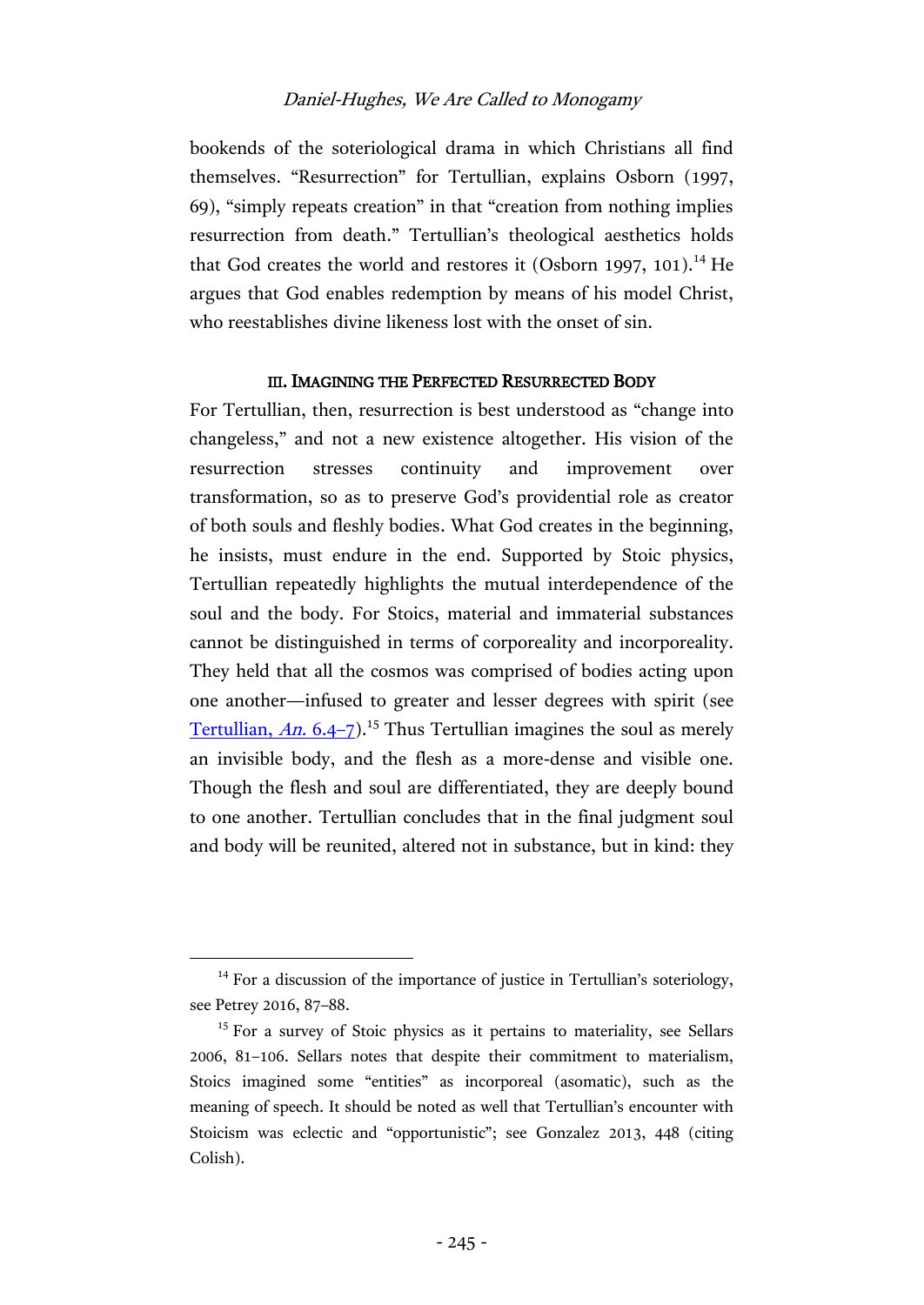will be the flesh and soul created by God, but improved by spirit, made perfect (<u>*Res*[. 52.9](http://hdl.handle.net/2027/njp.32101075296044?urlappend=%3Bseq=595)–12</u>). <sup>16</sup>

Wholeness, integrity, and perfection define Tertullian's image of the resurrected body. In his "On the Resurrection of the Dead," he assures his Christian audience that the entire complement of their organs and limbs will endure, though their usage in the kingdom of God would be suspended  $(Res. 62.1-4)$  $(Res. 62.1-4)$  $(Res. 62.1-4)$ . He mentions the digestive organs, stomach, entrails, and shining rows of teeth as parts that will be retained  $(Res. 60.2-9)$  $(Res. 60.2-9)$  $(Res. 60.2-9)$ . God judges a person entire, he explains: "For God's judgment-seat demands the complete restoration of a person" ( $Res. 60.6$ ).<sup>17</sup> Likewise the kingdom of heaven demands</u> integrity and wholeness. He turns then to the corporeal markers of sexual difference, the generative parts, womb, and testes, noting that they too will persist in the kingdom, but have no utility  $(Res. 61.1 (Res. 61.1 (Res. 61.1-$ [7\)](http://hdl.handle.net/2027/njp.32101075296044?urlappend=%3Bseq=602).

Tertullian's complete, ordered, and perfected resurrected body recalls an ancient aesthetic ideal that saw symmetry, neatness, and order as befitting the celestial realm (Moss 2011). But it is not an aesthetic of absolute sameness in Tertullian's view—for the corporeal markers of sexual difference remain. Yet Tertullian insists that desire, which moves the generative organs, will be eradicated in the resurrected state ( $Res. 61.6-7$  $Res. 61.6-7$  $Res. 61.6-7$ ). Here too we see the influence of Stoicism, in this case in his account of the duplicity of the passions.<sup>18</sup> Tertullian counts desire (voluptas) as a force that acts from outside the self, a source of disruption and impermanence, which even threatens the dissolution of soul and body.

In Tertullian's account of desire, we can begin to see how his vision of resurrected life could inform his larger concerns about his

<sup>&</sup>lt;sup>16</sup> See the discussion by Eliezer Gonzalez, who finds that Tertullian at points deviates from this perspective, imagining an embodied soul as the guarantor of continuity (Gonzalez 2013, 479–502).

 $17$  Latin: *Salvum enim hominem tribunal dei exigit* (Dekkers et al. 1954, 1009).

 $18$  For a discussion of the Stoic view of emotions, see Nussbaum 2009, 359–401.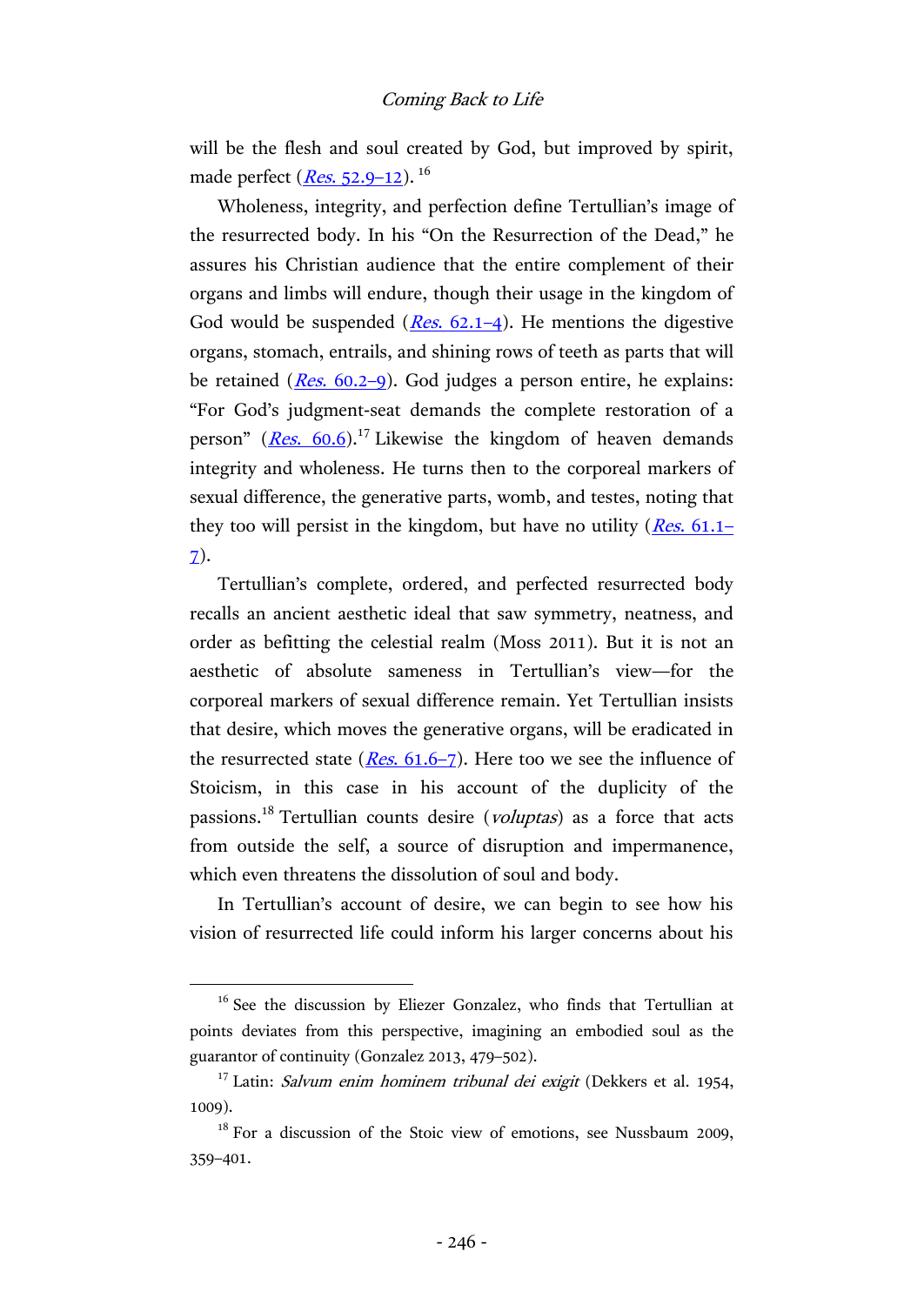community's marital and sexual practices. Consider from the perspective of his sexual ethics his description of male orgasm in "On the Soul." The discussion here is aimed at establishing the codependence of soul and body at the very outset of human life. To make this case, he suggests that both soul and flesh are "discharged" at the moment of ejaculation, so that in conception neither part precedes the other, writing:

> . . . in this established function of the sexes when male and female come together in their common copulation . . . the man being excited by the effort of both natures [soul and body], his seminal substance is discharged, *its fluidity coming* from the body, but its warmth from the soul . . . . In short, I put modesty to the test in order to find the truth, by asking whether we do not, in that heat of our desire (voluptas) when that potent fluid (virus) is ejected, feel that somewhat of our soul has gone out? Do we not experience faintness and prostration as well as the dimness of sight?  $(An, 27.5-6$ , italics mine; Waszink 1947, 38-39).<sup>19</sup>

Tertullian asserts that orgasm is an effort of soul and body that unsettles the corporate unity. In a description of male arousal that anticipates Augustine's musings on this topic, seminal emissions are counted as an experience of psychic and somatic dissolution. Orgasm invites soul and body to "go out," with the present threat that repeated sexual encounters might make the recovery of the psychosomatic unity exceedingly difficult.<sup>20</sup> For a thinker who insists

 $19$  Latin: In hoc itaque sollemni sexuum officio quod marem ac feminam miscet, in concubitu dico communi . . . Unico igitur impetus utriusque toto homine concusso despumatur semen totius hominis habens ex corporali substantia humorem, ex animali calorem . . . Denique ut adhuc verecundia magis pericliter quam probatione, in illo ipso voluptatis ultimate aestu quo genitale virus expellitur, none aliquid de anima quoque sentimus exire atque adeo marcescimus et devigescimus cum lucis detrimento? (Dekkers et al. 1954, 823).

 $20$  For a similar argument, made in relation to Augustine's work, see Miller 2007.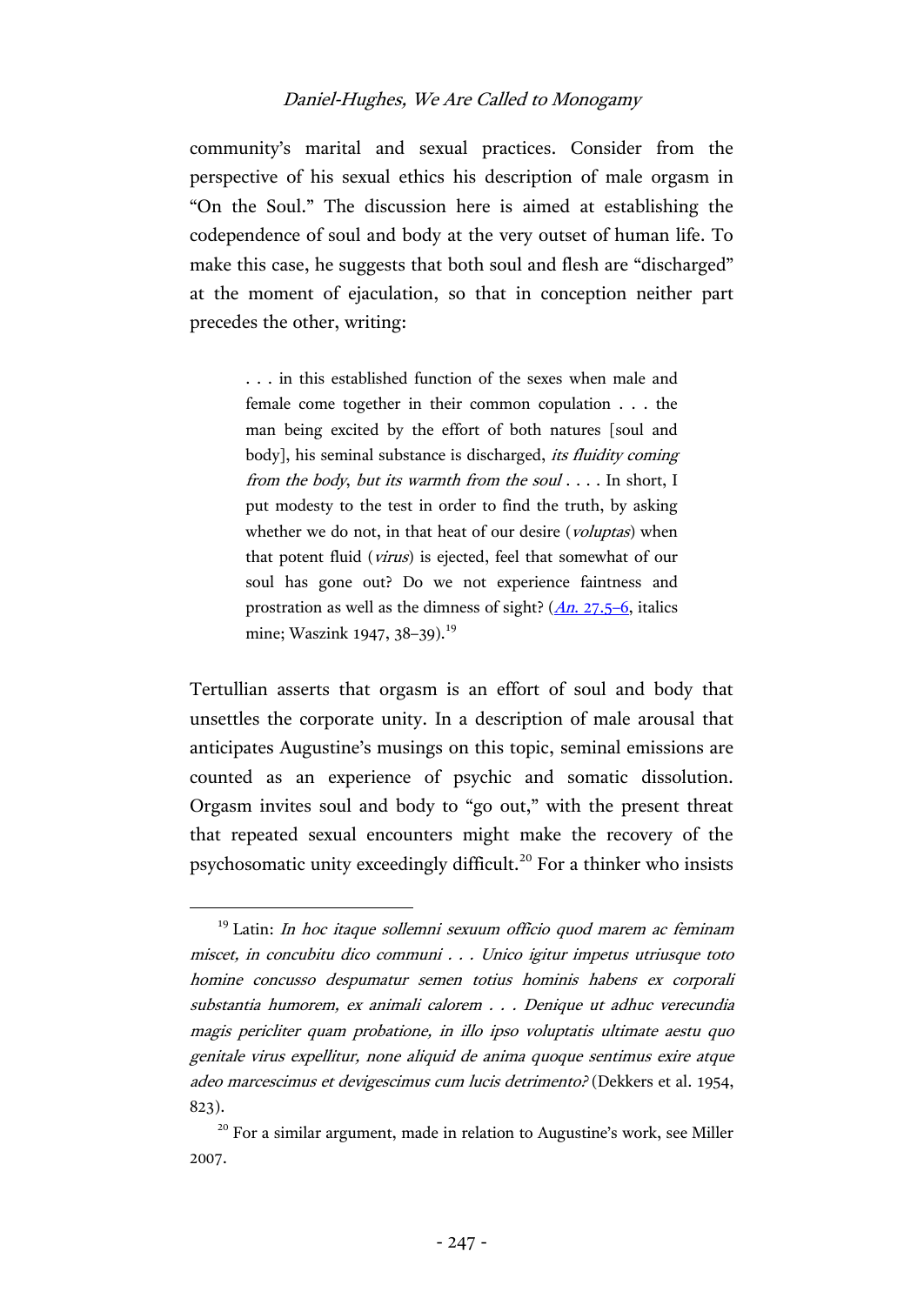on the intimate harmony of soul and body—Tertullian writes of baptism, "flesh is washed, so soul is cleansed" (sed et caro abluitur, ut anima emaculetur,  $Res. 8.3$ )—we might better understand why he insists in "On Modesty," another little-understood treatise, that fornication occupies a special class of sin, from which a Christian, once baptized, cannot be forgiven (*Pud*[. 1.20](http://hdl.handle.net/2027/njp.32101075296036?urlappend=%3Bseq=85)–21).<sup>21</sup>

# IV. TERTULLIAN'S SEXUAL ETHICS IN VIEW OF HIS SOTERIOLOGY

Given Tertullian's view of the sexed, but sexless resurrected body, it is not surprising that he champions sexual chastity in his four writings on marriage as a corporeal discipline with the power to render changeable flesh unchangeable (Conybeare 2007, 433). In the earliest of these, the first letter "To His Wife," Tertullian advances the cause of widowhood and tells his female audience that marriage and childbearing merely "weigh down their flesh," while unmarried widows: "at the first angel's trumpet they spring forward able to endure whatever stress or persecution without the heavy weight of marriage in their wombs or at their breasts"  $(Ux. 1.5.3).$  $(Ux. 1.5.3).$  $(Ux. 1.5.3).$ <sup>22</sup> Widowhood, it seems, frees a woman's flesh from the burden of its reproductive functions. Yet this view implies a further question: if widowhood anticipates the resurrected condition, then does not virginity prefigure it? Should, in other words, Christians rather be

 $21$ <sup>21</sup> This treatise, a response to the "lenient" policies of the Roman bishop on the repentance of adulterers, modifies earlier discussions in "On Patience," which suggests that forgiveness of sins can be enacted in a second baptism; see *Pud.* 1.6-10. In "On Modesty," Tertullian argues that based on biblical laws, adultery and fornication represent such a grevious denigration of God's law. But he claims that these sins (like idolatry and murder) were never absolved by the rituals of penance. For further discussion of penance in Tertullian's writings, see Burns and Jensen 2014, 304–09.

 $22$  Latin: Ad primam angeli tubam expeditae prosilient, quamcunque pressuram persecutionemque libere preferent, nulla in utero, nulla in uberibus aestuante sarcina nuptiarum (Dekkers et al. 1954, 379).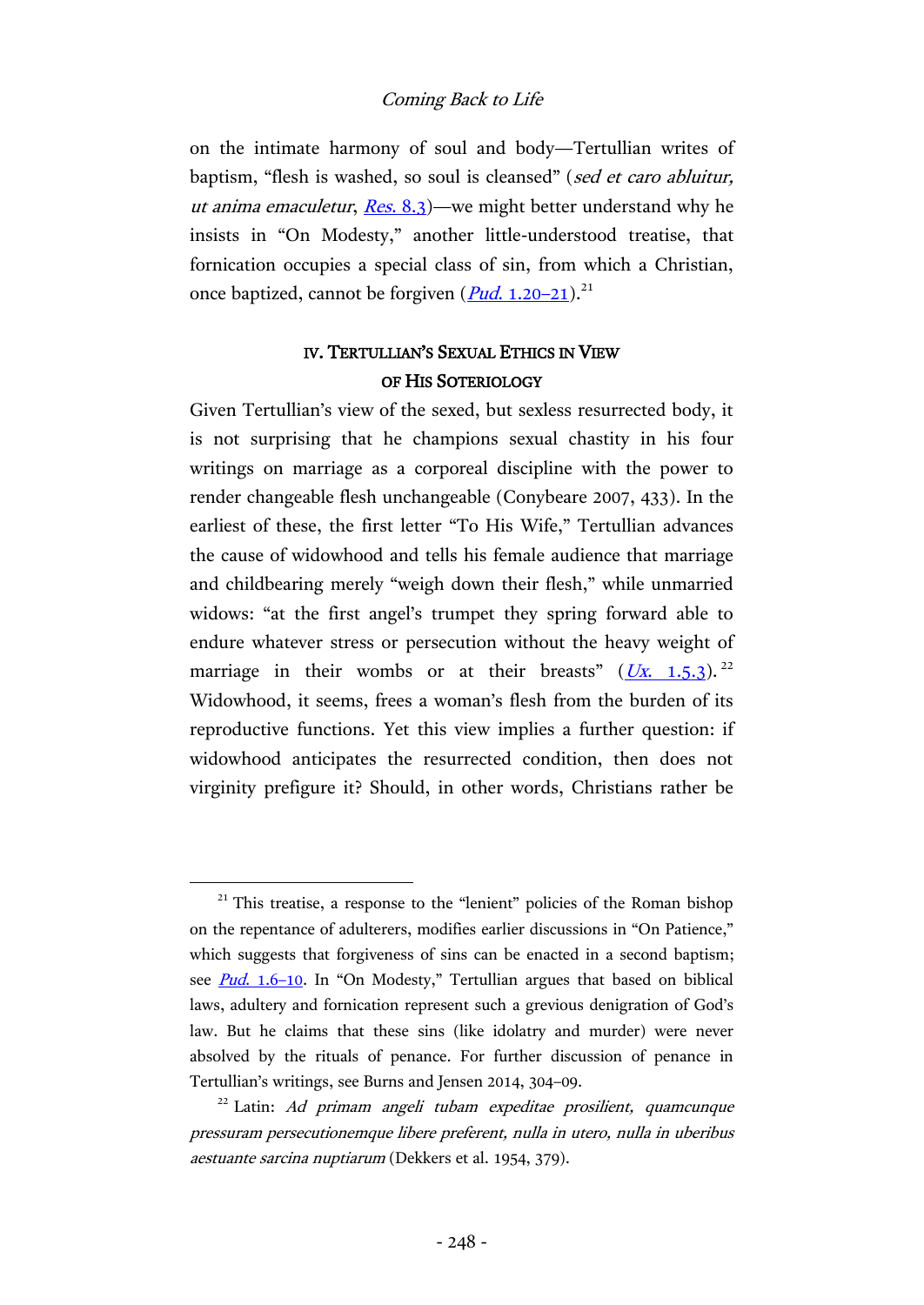virgins than widows and in so doing live an embodied existence imitative of their future heavenly glory? $23$ 

Tertullian's writings on marriage seem on first blush to reach this conclusion. In his second treatise on the subject of remarriage, "On the Exhortation to Chastity," Tertullian holds up different, recommended options for his Christian audience: perpetual virginity from birth, virginity after baptism, celibacy within marriage, and celibacy after the death of a spouse (i.e., widowhood)  $(Exh, cast,$  $(Exh, cast,$  $(Exh, cast,$ [1.4\)](http://hdl.handle.net/2027/njp.32101075296036?urlappend=%3Bseq=60). (Divorce, even of a non-Christian spouse, and a second marriage are, conversely, treated as adulterous practices to be avoided by the faithful). Yet over the course of these writings, moving from "To His Wife" to "Exhortation to Chastity," and finally to "On Monogamy," widowhood and celibate marriage appear diminished in grandeur when compared with perpetual virginity. In "To His Wife," he proclaims widowhood the harder course when compared to virginity. It is, he notes, a mode of life in which women give up the comforts that they have known  $(\underline{Ux}, 1.6.2 \text{ and } 1.8.2)$  $(\underline{Ux}, 1.6.2 \text{ and } 1.8.2)$ . But in later treatises, he calls virginity "immaculate"—mimetic of Christ's own sinless state (*[Exh. cast](http://hdl.handle.net/2027/njp.32101075296036?urlappend=%3Bseq=65).* 9.5 and *Mon.* 5.6). Widowhood and celibate marriage, on the other hand, result from the previous enjoyment of an "indulgence," the single marriage permitted Christians by God. "Give thanks," he exclaims, "that God conceded for you to marry one time" (*[Exh. cast](http://hdl.handle.net/2027/njp.32101075296036?urlappend=%3Bseq=65).* 9.4; see *Mon.* [3.10\)](http://hdl.handle.net/2027/njp.32101075296036?urlappend=%3Bseq=70).<sup>24</sup>

Yet while Tertullian holds out perpetual virginity as exemplified in Christ's own sinless flesh, unlike his Latin successors Cyprian, Jerome, or Ambrose, he repeatedly insists that monogamy is the pattern established by God from the moment of creation and

 $23$  On the connection between virginal and resurrected flesh in Tertullian, see Petrey 2016, 93. It should be noted, however, that Tertullian also commonly evokes the steely flesh of the martyr as emblematic of the resurrected body, for instance  $Ux$ [. 1.5.3.](http://hdl.handle.net/2027/njp.32101075296036?urlappend=%3Bseq=51)

 $^{24}$  Latin: *Gratus esto, si semel tibi indulsit deus nubere* (Dekkers et al. 1954, 1028).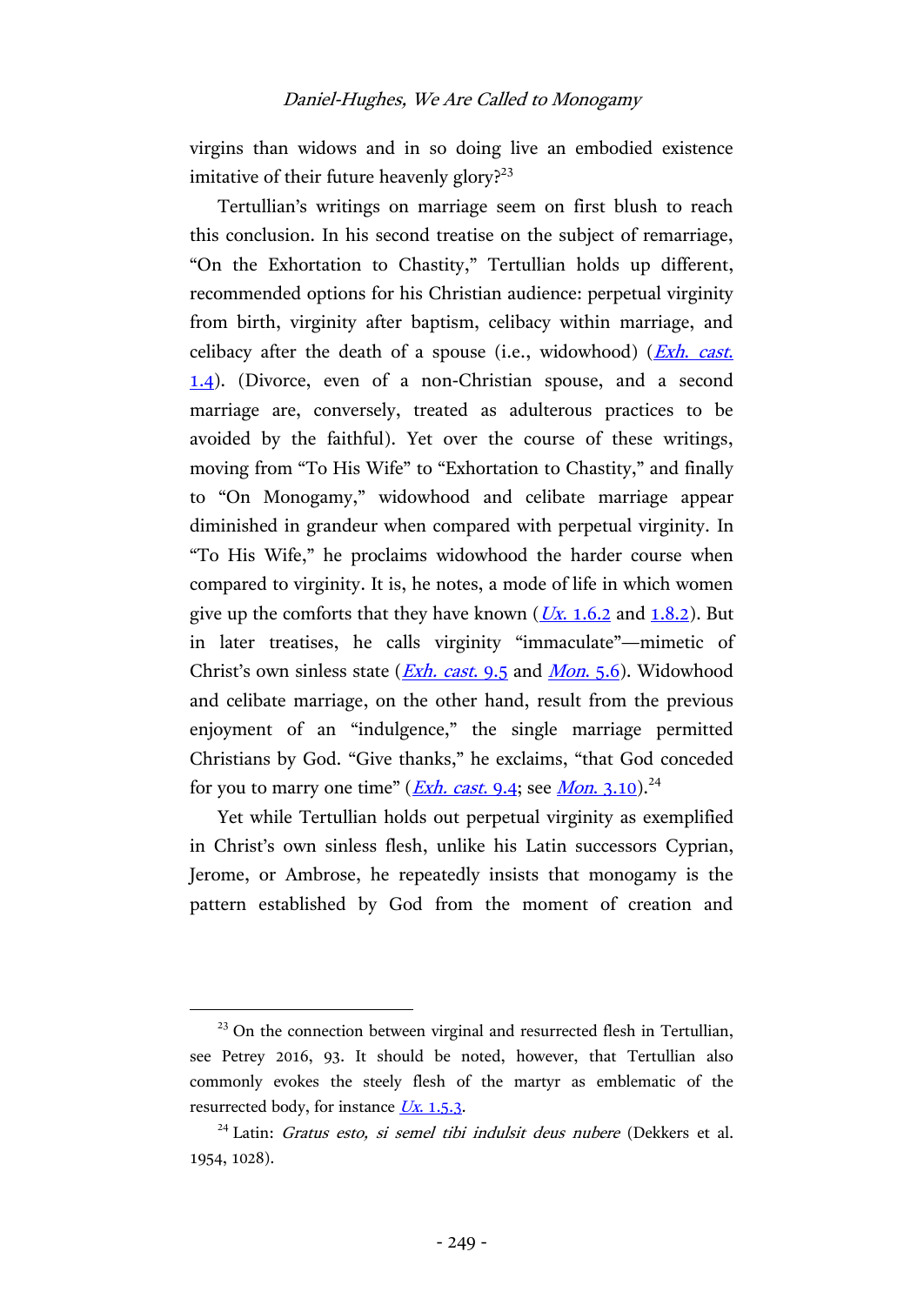confirmed in the sacraments.<sup>25</sup> In "On the Exhortation to Chastity" and "On Monogamy," in particular, he argues that God set out this very law when he joined man and woman as two "in one flesh." God repeated the pattern through history: did not the animals embark two by two onto the ark, Tertullian queries? Monogamy is imprinted into God's cosmology—in Adam, monogamy was established, and in Christ, perfected, citing [Eph](http://www.academic-bible.com/bible-text/Ephesians5.32/NA/) 5:32: "[he is] a monogamist in spirit, having one church for a spouse—this is the figure of Adam and Eve, which the apostle interprets as the great sacrament of Christ and the Church," Tertullian explains (*Mon.* 5.7).<sup>26</sup> Even Christ's virginity is a species of monogamy, its most perfect expression, improving on Adam's carnal variety. Here Tertullian's soteriology reveals itself in his treatises on marriage. Linking beginning and end, he indicates that monogamy must likewise apply to the resurrection, just as it was established in creation.

This theological presumption—that beginning and end converge—shapes his conception of the nature of a marital bond, and its endurance into the afterlife as well. In fact, we can even trace a shift over the course of his writings on remarriage on precisely this point. In "To His Wife," his earliest treatise on marriage, Tertullian advises women to avoid remarriage because as widows, they are like the angels: "When Christians depart this world, no restitution of marriage is promised in the resurrection, because they will be transformed according to the character and sanctity of the angels"  $(Ux, 1.1.5).^{27}$  $(Ux, 1.1.5).^{27}$  $(Ux, 1.1.5).^{27}$  Yet in his two later treatises on marriage, Tertullian threatens both women and men against remarriage, arguing that a second union would find them guilty of adultery, with serious

 $25$  Petrey (2016, 94) suggests that Tertullian gives a "faint" support of procreation.

 $26$  Latin: . . . monogamus occurrit in spiritu, unam habens ecclesiam sponsam, secundum Adam et Evae figuram, quam apostolus in illud magnum sacramentum interpretatur, in Christum et ecclesiam . . . (Dekkers et al. 1954, 1235).

 $27$  Latin: Christianis saeculo digressis <sicut> nulla resitutio nuptiarum in die resurrection repromittitur, translates scilicet in angelicam qualitatem et sanctitatem . . . (Dekkers et al. 1953, 374).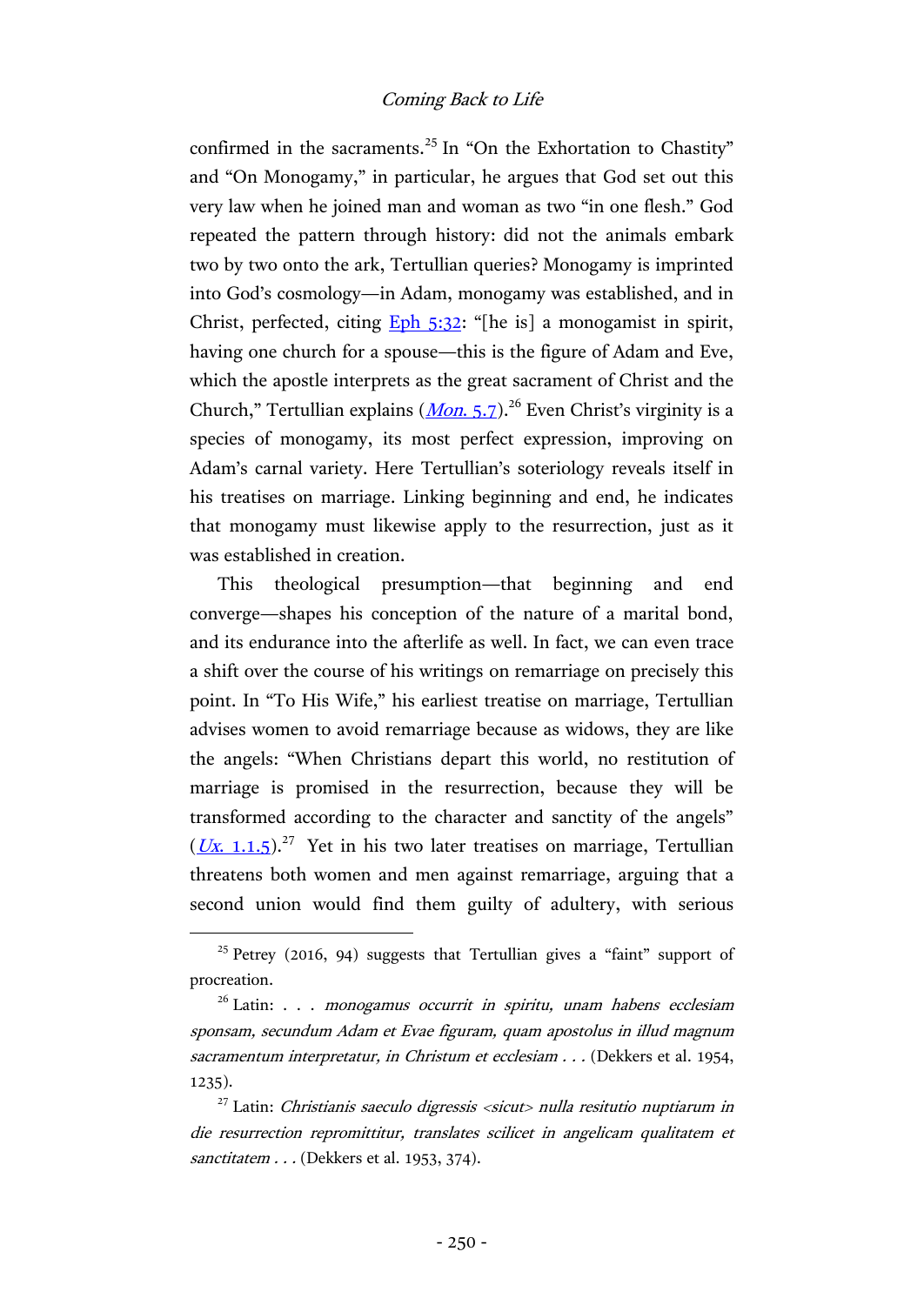implications for their salvation. He admits that Christ asserts that "in the kingdom of heaven we will not marry nor be given in marriage"—sexual relations will of course cease. But the bond established in marriage participates in a scheme that is not simply carnal, but one that inheres in God's cosmological design. Its effects are necessarily spiritual as well.

In "Exhortation to Chastity," a treatise aimed largely at the men in his community, Tertullian argues that men are obligated to observe feast days and prayers on behalf of their deceased wives (see Burns and Jensen 2014, 492–96). A man married a second time cannot fare well when offering prayers to God on the behalf of two wives, "one in spirit, the other in flesh" (una spiritu, alia in carne), before the *ecclesia* of perpetual virgins, dedicated widows, and monogamous presbyters (a surely idealized view of the Christian assembly). Shaming such a spectacle, Tertullian questions how such a man could ever declare his second marriage respectably chaste—it is inherently adulterous (*[Exh. cast](http://hdl.handle.net/2027/njp.32101075296036?urlappend=%3Bseq=66).* 11.1–2). In "On Monogamy," Tertullian targets women in his community with a similar logic: even in death they will be tied to their first husband. They should assiduously honor a deceased's funerary feast day, offering up prayers for him, and, of course, rejecting a second marriage, knowing that ultimately they will be rejoined to him in the final days. It must be so, Tertullian writes: "But if we believe in the resurrection of the dead, assuredly we will be connected to those with whom we will be resurrected so that we can exchange an account with each other"  $(Mon. 10.5)$  $(Mon. 10.5)$ . <sup>28</sup> Tertullian warns his audience: you will continue to be connected to your spouses in the kingdom. He explains that the consciousness of that earthly bond is translated to a "spiritual fellowship" (spiritale consortium) in the

 $28$  Latin: *Quid si credidimus mortuorum resurrectionem, utique tenebimur* cum quibus resurrecti sumus rationem de alterutro reddituri (Dekkers et al. 1954, 1243).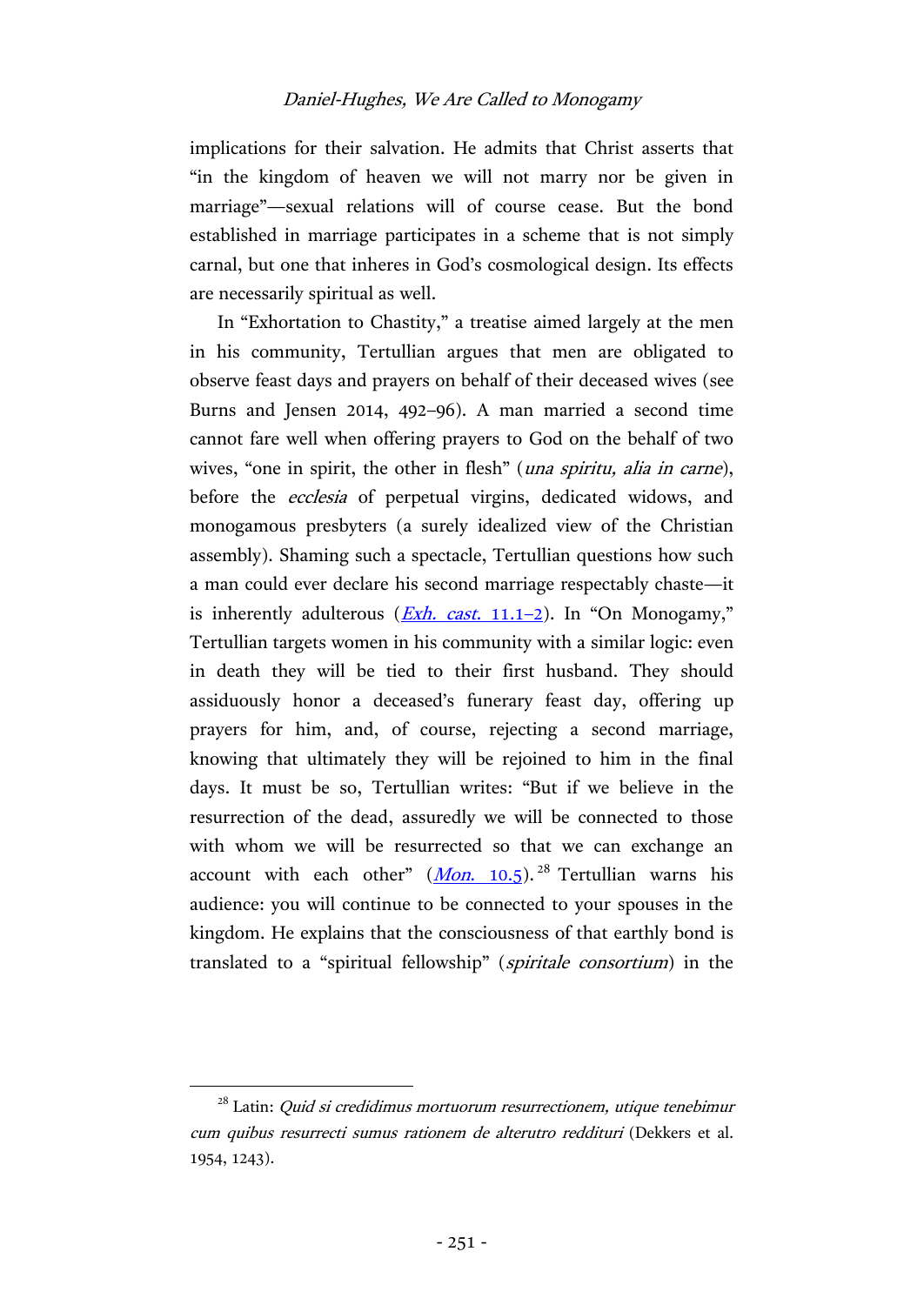afterlife, where Christians will reside in the very presence of God  $(Mon. 10.5-6).^{29}$  $(Mon. 10.5-6).^{29}$  $(Mon. 10.5-6).^{29}$ 

There are multiple reasons why Tertullian promotes the concept of monogamy, even as we might anticipate, given his negative appraisal of sexual desire, virginity would occupy him more forcibly. The first reflects his social context: in his own day, second marriages were the common, and even anticipated practice among the new elites in the Roman colony of Carthage.<sup>30</sup> A close look at Tertullian's arguments against remarriage suggests that for this group virginity would simply have been the harder sell. (It is interesting here to note that one of the very few things we know about Tertullian's biography is that he was married [see  $Ux$ . [1.1.1;](http://hdl.handle.net/2027/njp.32101075296036?urlappend=%3Bseq=49) see Conybeare 2007, 433]). We might consider, for instance, the practicalities that Tertullian has to address with his community in his effort to promote chastity and widowhood. Men, he admits, have need of someone to care for the house and children, distribution of clothing, and management of funds and supplies  $(Exh. \text{ cast. } 12.1)$ . Women and men alike feel the pressures of producing heirs, and ensuring the success of the following generations  $(Ux. 1.5.1$  $(Ux. 1.5.1$  and *[Exh. cast](http://hdl.handle.net/2027/njp.32101075296036?urlappend=%3Bseq=66).* 12.3).

Yet, and more to my point, Tertullian's promotion of monogamy resonates with commitments to a Stoic materialism and a theological aesthetics in which beginning and end come together. As we have seen, Tertullian shares with the Stoics a metaphysics in which all that exists is material and held together, structured, and ordered by greater and lesser degrees of spirit. Such a perspective works against a view of the resurrection as radical change, which would imply discontinuity between the cosmos God creates and the one he

 $29$  There is a tension here, for Tertullian also imagines women's chastity as a form of marriage to Christ. This tension would likewise appear in the writings of later church figures as well, who used the metaphor of Christ as a "celibate bridegroom" to promote ascetic life to women and men; see Clark 2008 and discussion below.

<sup>&</sup>lt;sup>30</sup> See Daniel-Hughes 2014 for how debates over remarriage practices in Tertullian's community centered on differing interpretation of Paul's [1 Cor](http://www.academic-bible.com/bible-text/1Corinthians7.1-40/NA/)  [7:1](http://www.academic-bible.com/bible-text/1Corinthians7.1-40/NA/)–40.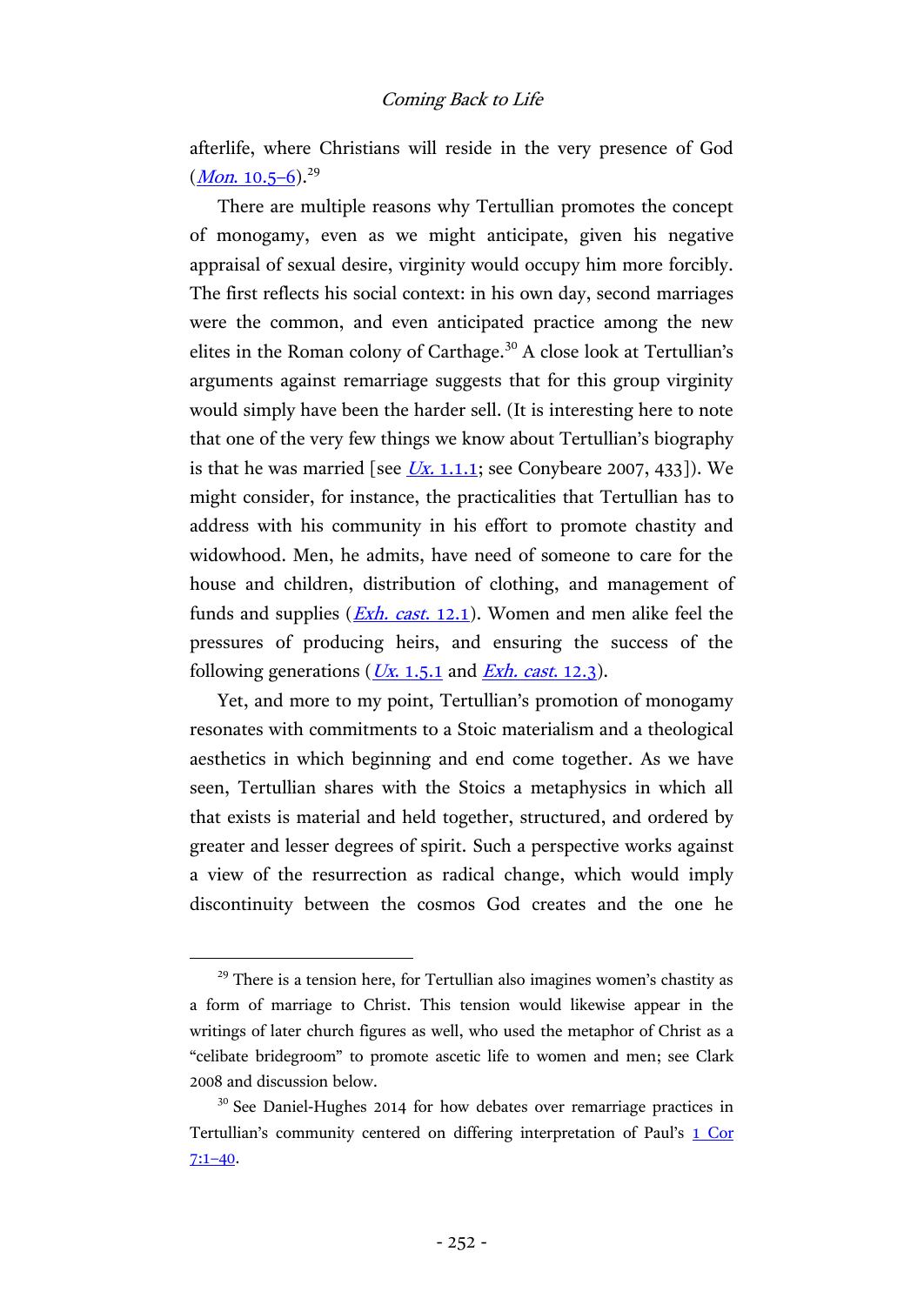redeems.<sup>31</sup> Rather, Tertullian holds fast to the notion that the fleshly body and the soul created in the beginning will endure in the end. What guarantees this continuity is a particular construction of sexual difference, figured in a hierarchical mode, an intransigent part of God's cosmological design (see also Petrey 2016, 88–90). Thus in "On the Soul," Tertullian explains that the difference between male and female is revealed in the flesh and the soul, as it was established by God in creation. He directly appeals to Genesis 2 as scriptural evidence of the naturalness and endurance of this gendered hierarchy, explaining:

> ... Adam was first (prior enim Adam), and the female was formed some considerable time later (femina aliquanto serius), for Eve came after (*posterior enim Eva*).  $(An, 36.4;$  $(An, 36.4;$ Waszink 1947,  $52^{32}$

Adam's temporal priority and the subsequent completion of Eve's creation indicate their hierarchical relationship. Indeed, given the interdependence of soul and body (created at the same moment), Tertullian insists that sexual difference marks both soul and body equally.<sup>33</sup> It cannot be an accidental property of the flesh alone, discarded with the corruptible flesh at death, for such a view would imply that the fleshly body is not central to the soteriological equation. Nor can sexual difference be a property of the soul alone, imprinting the flesh, for again, that would complicate their interdependence. It must, therefore, be a distinction that obtains to

 $31$  In distinction to the Platonists who differentiated between that which is immaterial and material, and who privileged soul as belonging to the former category, and body, to the latter.

 $32$  Latin: Certe et hic se primordiorum forma testatur, cum masculus temperius effingitur (prior enim Adam), femina aliquanto serius (posterior enim Eva) (Dekkers et al. 1954, 839).

<sup>&</sup>lt;sup>33</sup> The complexity of Tertullian's views on this point have led some scholars to overlook this passage and to suggest that the soul is "genderless." See, for instance, Forrester Church 1975, 100; Kuefler 2001, 228–30.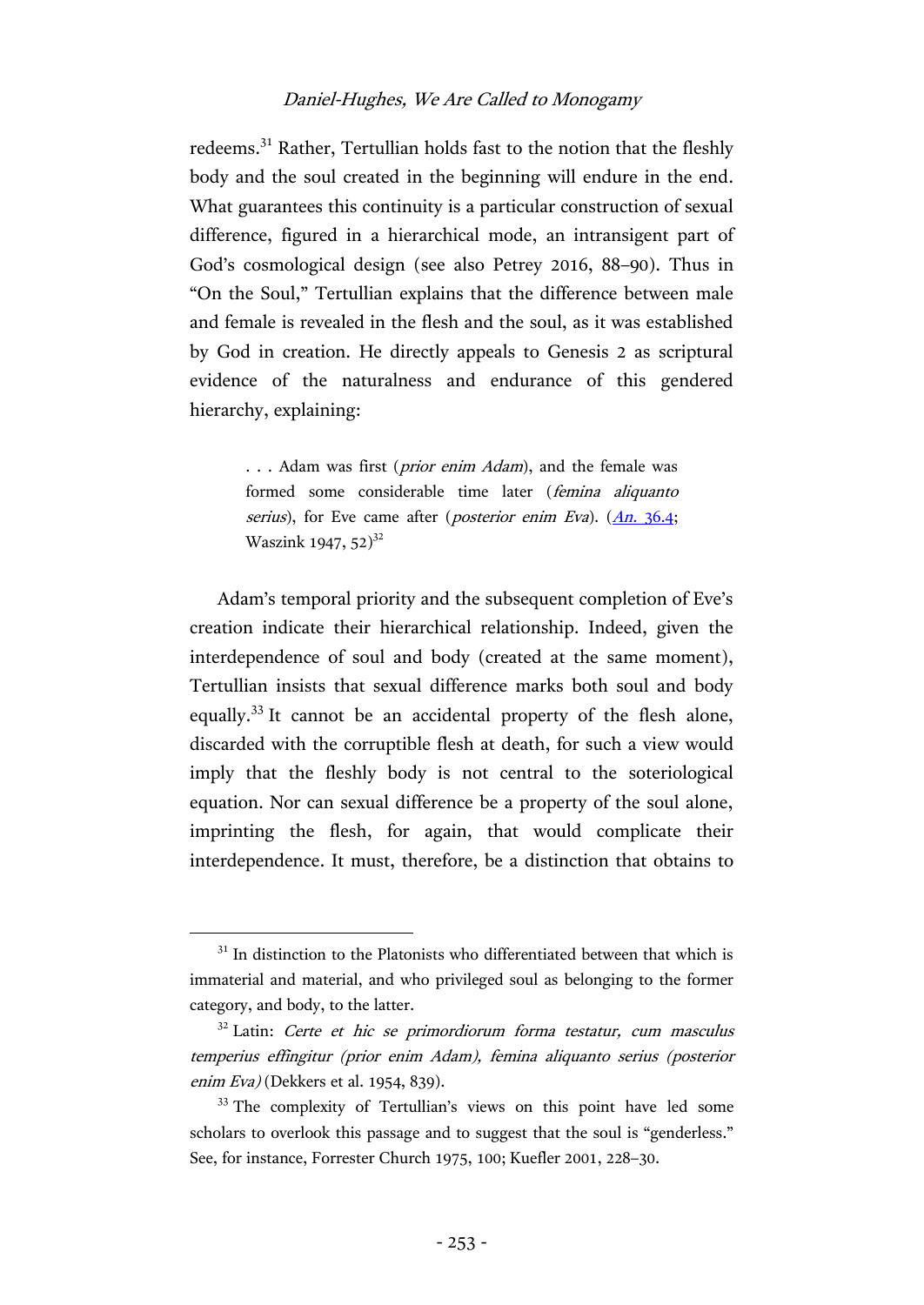soul and flesh alike  $(An, 36.1-3)$ . Thus, sexual difference persists, even into the afterlife.

At this point, we begin to see why virginity, particularly female virginity—if understood as sexual impenetrability  $34$ —would be potentially unsettling for Tertullian. Daniel Boyarin (1998, 122) states: "By escaping from sexuality entirely, virgins thus participate in the 'destruction of gender' and attain the status of the spiritual human who was neither male nor female." Yet Tertullian does not hold out a soteriology in which the paradisiacal and eschatological states are defined by androgynous unity, or the transcendence of gender—a perspective that we find in more Platonically oriented thinkers, like Philo, Origen, or Gregory of Nyssa (on the latter, see Warren Smith 2006). As we have seen, he insists that sexual difference inheres in creation, and so too in the resurrection. Yet precisely how can sexual difference be retained in the resurrection, when, as Tertullian asserts, there is the absence of sexual desire and the genital organs will be stripped of their erotic content? What, in short, will be the indicator of that difference, the guarantor of that created order of male over female?<sup>35</sup> Tertullian's attempt to grapple with these contradictory impulses, both to insist on the eradication

<sup>&</sup>lt;sup>34</sup> Though Tertullian cannot make virginity entirely a characteristic of the body, for to do so would undermine the connection of body and soul (see Petrey 2016, 96). It is important to note too that this notion of virginity was not the only one operative in early Christian communities. Virginity could be understood as a discipline, available to women and men, and constructed as an office that one held. Charlotte Methuen (1997) has shown that in early Christian communities offices of women, married and non-married, retained a kind of fluidity, defined by a shared sense of purpose, and exhibited by their sexual chastity. Similarly, Susanna Elm (1994, esp. 181–82) has noted that even in the fourth century the category of "virgin" was variously understood; this class could be comprised of women who were once married but had taken a vow of celibacy (see also Methuen 1997).

 $35$  Sexual difference (at once about bodies, but that which exceeds it) shores it up and continually appears as, quoting Dunning (2011, 27), "an otherness that needs to be deferred or domesticated, insofar as it calls into question the dream of a single, divinely ordained fullness to human meaning." See also note 9 above.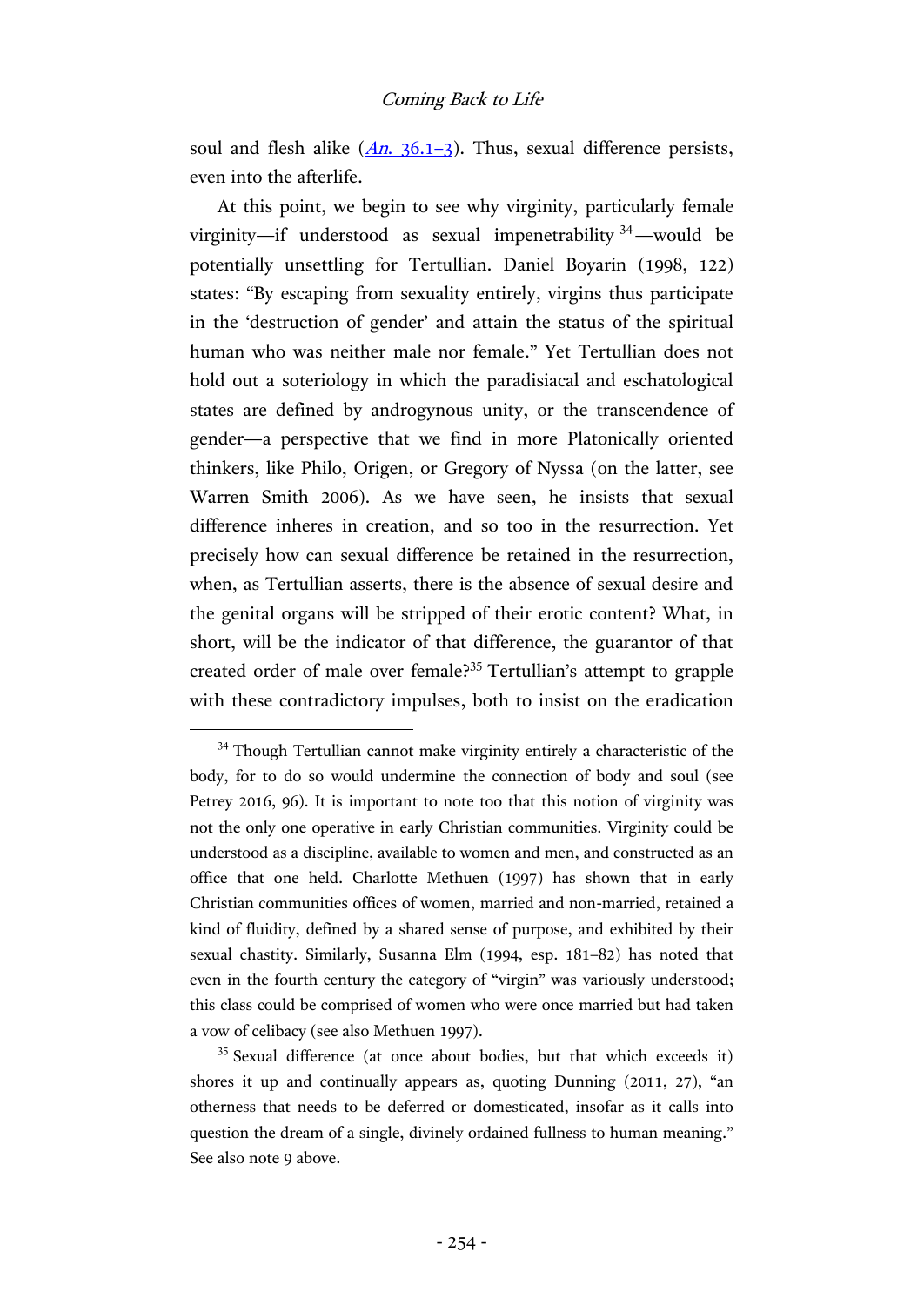of desire and to maintain a gender hierarchy, finds him ultimately coding flesh as feminine so that the female bodies are freed from sexual signification.

# V. FEMINIZING THE FLESH

When Tertullian writes about flesh and soul, the two constituents of the self, his terminology is commonly gendered. Often the soul takes the dominant, masculine role, while the flesh takes the passive, feminine role. The flesh is persistently coded as feminine, a receptacle, queen, priestess, bride, and sister (e.g.,  $Res. 15.1-8$  $Res. 15.1-8$  $Res. 15.1-8$ ). Commenting on Tertullian's earliest letters on marriage, "To His Wife," Catherine Conybeare (2007) remarks that Tertullian's argument for Christian monogamous marriage likewise relies upon the gendered distinction between soul and flesh. While earlier scholars found in these letters a defense of Christian marriage, an argument for conjugal love (a view of marriage that Tertullian seemed to abandon in "Exhortation to Chastity" and "On Monogamy"), Conybeare instead identifies an underlying gendered logic—one that I have argued inheres in all of his writings on marriage. For Tertullian, marriage is a testing ground, a discipline for Christian men. "Wives are the ultimate in prospectively ungovernable property—the external demonstration of the desires of the flesh that must be controlled by the true philosopher Christian," Conybeare (2007, 437) concludes. In promoting monogamy in "To His Wife," Tertullian is not, ultimately, offering a compelling case for sexual expression, childrearing, or even sociability in marriage, but rather a "symbolic economy in which spirit represents the husband and flesh the wife" (Conybeare 2007, 439).

Recently scholars have pointed to Tertullian's commitment to the salvation of the flesh as indicative of his esteem for the material body, as notable in a culture context in which it was generally degraded as "shameful" (see, for instance, Perkins 2007). Yet such a perspective misses the ways in which Tertullian does not so much deny the "shameful" quality of the flesh, but instead he regularly trades on it, even embellishes it in articulating his view of salvation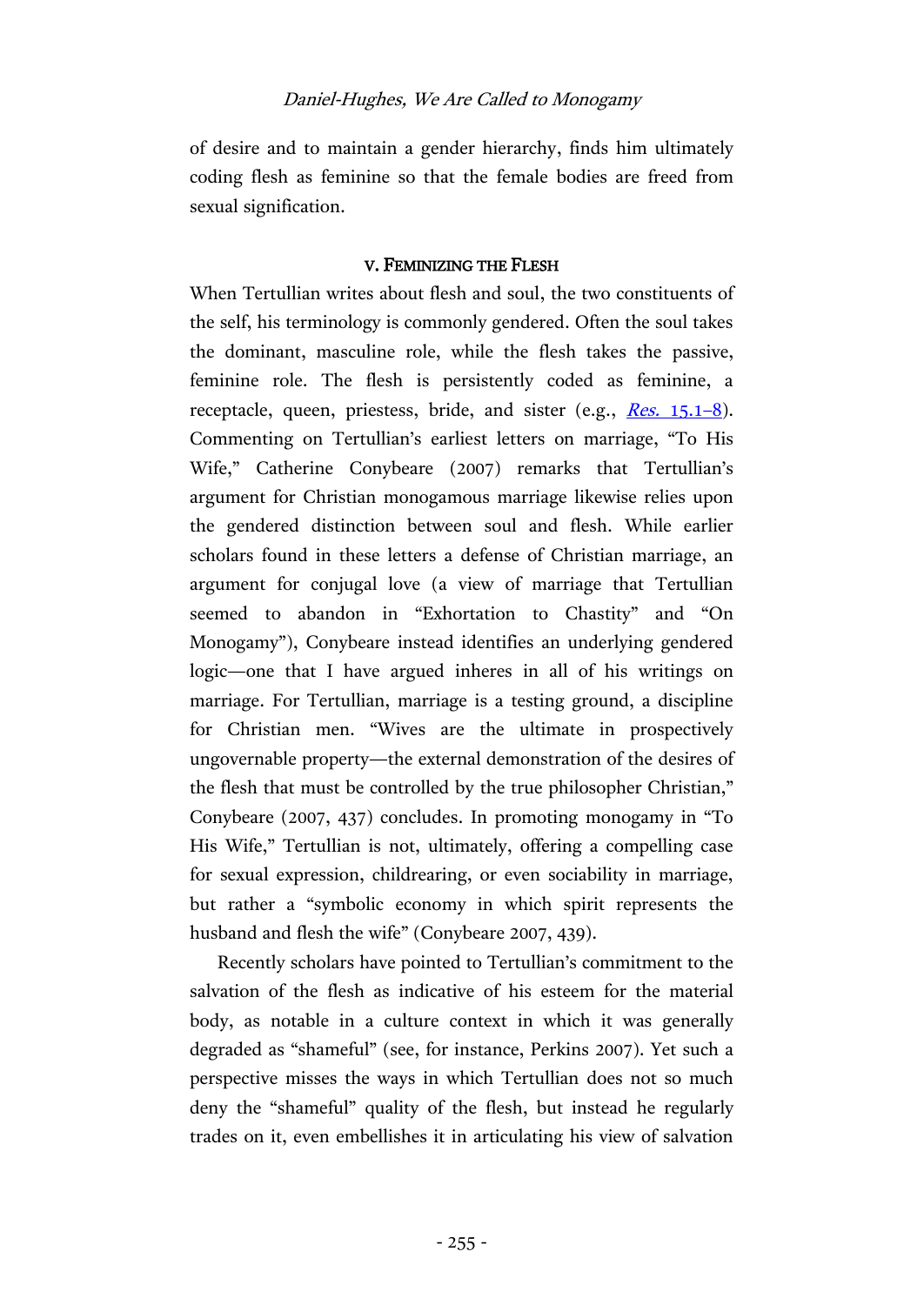over opposing theories. Holding, as we have seen, a view in which the fleshly body is subject to the passions as well as an essential constituent of the self and site of God's redemptive work, the flesh is necessarily also registered as in need of discipline. Tertullian's vision of salvation highlights rather than undercuts the volatility of material flesh. "Removing fleshiness from the flesh" animates Tertullian's arguments for sexual chastity, along with fasting and the avoidance of entertainment and luxuries (disciplines that he also recommends in his practical treatises; see Conybeare 2007, 433).

In Tertullian's writings the "flesh is at once despicable and beloved" (Glancy 2010, 120). Emphasizing rather than diminishing its shamefulness, Tertullian renders Christ's act in bearing the flesh all the more magnificent, or all the more scandalous (Burrus 2008, 54). In doing so, Tertullian necessarily recites and repeats the connection between femininity and the flesh. Having gendered this component of the self as feminine throughout his writings, we find him also shifting its semiotic burden onto female bodies (see Dunning 2011, 147).<sup>36</sup> In his writings these bodies come more often to signify the need for God's salvation, rather than the possibility of  $it.<sup>37</sup>$ 

Despite Tertullian's pleas for chastity throughout his corpus, in fact, female flesh appears especially resistant to its pedagogic power. If men suffer from momentary "lapses" of the self in the moment of orgasm, for which chastity can provide a psychic and carnal barrier, a woman's role in the procreative process marks her so profoundly that Tertullian asserts that Mary, Christ's mother, emerged from the violence of birth no longer a virgin but a bride, deflowered by her own son, who opened her *vulva* when exiting (*Carn. Chr.* [23.4](http://hdl.handle.net/2027/njp.32101075296044?urlappend=%3Bseq=551)–5; see Glancy 2008, 285–87 and Dunn 2007, 482–83).

<sup>&</sup>lt;sup>36</sup> Earlier in the same chapter, Dunning (2011, 129) writes: "Tertullian's logic works to restrict the possible significations of female flesh, attempting to guarantee that the unpenetrated female body is not able to assume a representative function that might upset or endanger his gender hierarchy."

 $37$  For an elaboration of this part of my argument, see Daniel-Hughes 2011, especially 69–72, and on female virgins in particular, 93–114.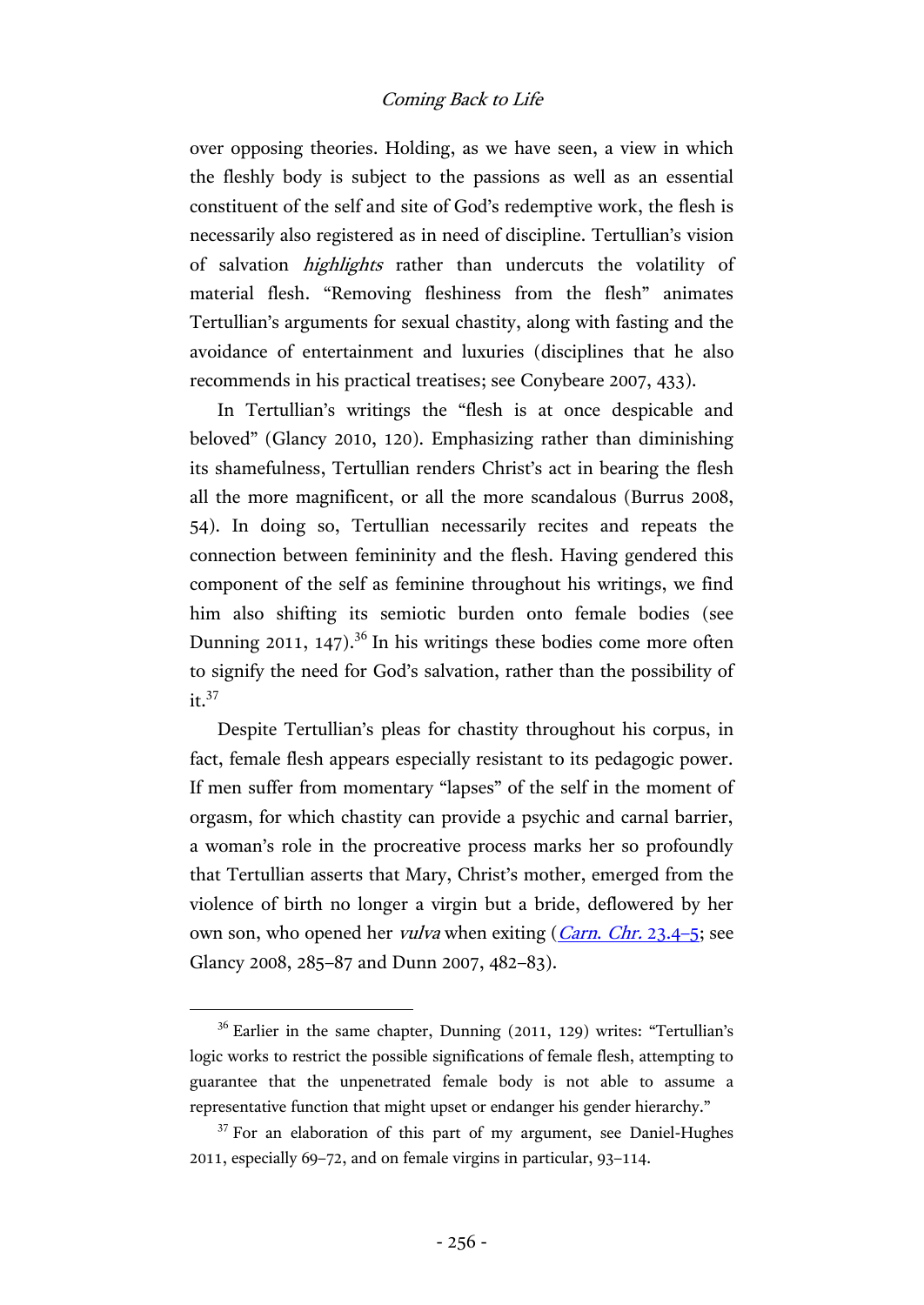It is important to highlight at this point that Tertullian is constructing a category of "virginity" as one related to sexual status and bodily intactness, and in a social context in which the offices of virgin as well as that of widow were not uniform and often overlapped (Methuen 1997). Affiliation with these orders seems to have been flexible in practice, as were the duties and honors due women in them. Indeed, Tertullian himself complains about a virgin widow, that is a young unmarried girl, who has joined the order of widows  $(Virg, 9.2-3)$ . Where our sources, such as the letters of Ignatius or church orders, highlight flexibility and overlap in these categories widow and virgin, Tertullian insists on firm boundaries: widows are the wives of one husband (echoing [1 Tim. 5:3](http://www.academic-bible.com/bible-text/1Timothy5.3-16/NA/)-16), whereas virgins are women who have never been married  $(Virg)$  $(Virg)$  $(Virg)$ . [7.32;](http://hdl.handle.net/2027/njp.32101075296036?urlappend=%3Bseq=41) see Methuen 1997, 292–93). The widow would diminish in status and even visibility in the writings of Tertullian's successors, like Jerome and Ambrose, who figured the female virgin as the symbol of the church itself (for instance, Burrus 1991 and 1994). $38$ 

In Tertullian's ethical treatises, however, women's claims to virginal status appear as something at best fictive and illusory, and at worse, a perilous threat to Christian salvation. In one telling instance in "On the Veiling of Virgins," Tertullian argues that a virgin's unveiled head, the sign of her "sanctity . . . actually puts her in danger of sexual slavery and degradation," writes Mary Rose D'Angelo (1995, 148). Virginity, Tertullian asserts, is all too often a cover, an attempt to hide unwanted bastard children (*Virg.* 14.6– [8\)](http://hdl.handle.net/2027/njp.32101075296036?urlappend=%3Bseq=45).<sup>39</sup> Few virgins can actually uphold their vows. Appearing in public, with heads uncovered, a virgin is easily dissuaded from her chastity; he writes:

 $38$  As Burrus (1994, 31) notes, the exaltation of the virgin was enabled by her supporters, themselves often embattled clerics, whose proximity to and influence over chaste virgins served them rhetorically in the promotion of Nicene orthodoxy.

 $39$  A century later, John Chyrsostom would cast similar barbs at the virgins sunintroductae, who practiced their asceticism in spiritual unions with Christian brothers; see Leyerle 2001, especially 143–82.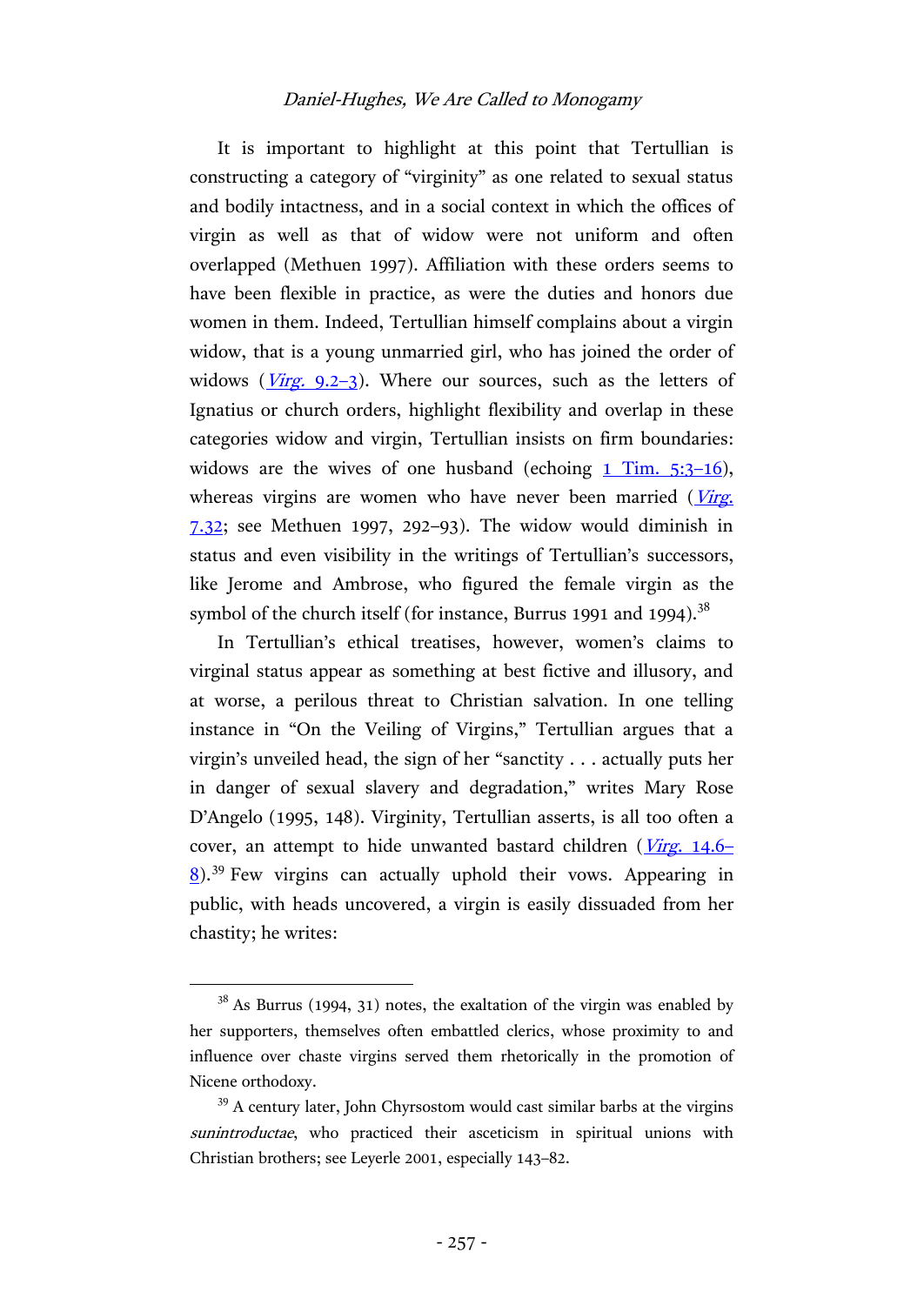She is necessarily put to the test by public exposure, at the moment she is penetrated by undetermined, numerous eyes; titillated by pointing fingers; loved excessively and grows hot among embraces and ardent kisses. So her forehead hardens, so her shame wears away: it relaxes and in this way, she learns the desire to please in another way! (*Virg*. [14.5\)](http://hdl.handle.net/2027/njp.32101075296036?urlappend=%3Bseq=45)<sup>40</sup>

The notion that a virgin, warmed by the admiration for her chaste state, would quickly crave carnal affection as well stands at odds with his claim in "On the Resurrection of Flesh" that Christians should look to the "many virgins wed to Christ" (virgines Christi maritae) as an image of their future sexless state in the kingdom of heaven  $(Res. 62.6)$  $(Res. 62.6)$ .

In much of Tertullian's writing, virginity is a mode of life in which men, and not women, appear as imitators of Christ: voluntary eunuchs, who exemplify "valorized virginity" (see Elliott 2008, 30– 31; Dunning 2011, 145–47). Fashioning them in the image of Christ himself, Tertullian treats their chastity as patterned after his very own—albeit, Dunning notes, configured not in terms of bodily impenetrability, but in terms of "ungendered sexual purity" (2011, 149). Female virgins and widows, on the other hand, are described with gendered and domestic language, which readily subordinates them to Christ, rather than equating their chastity with his own. These women are not voluntary eunuchs: they are the *sponsa Christi*, brides of Christ (e.g.,  $V$ *irg.* 16.4).<sup>41</sup> Tertullian imagines the

 $40$  Latin:  $\ldots$  necesse est publicatione sui periclitetur, dum percutitor oculis incertis et multis, dum digitis demonstrantium titillator, dum nimium amatur, dum inter amplexus et oscula assidua concalescit. Sic frons duratur, sic pudor teritur, sic soluitur, sic discitur aliter iam placere desiderare (Dekkers et al. 1954, 1224).

<sup>&</sup>lt;sup>41</sup> In later sources, the connection between virgins and brides would be embellished following early Christian reading of **Eph 5** and the Song of Songs; see Clark 2008, 13. Tertullian likewise draws on [Eph 5:31](http://www.academic-bible.com/bible-text/Ephesians5.31/NA/) (see *[Mon.](http://hdl.handle.net/2027/njp.32101075296036?urlappend=%3Bseq=72)* 5.7), which would be utilized by later promoters of asceticism. Tertullian's application of the "celibate Bridegroom" metaphor in "To His Wife" shares the logic of later Christian ascetic promoters who used the metaphor "to valorize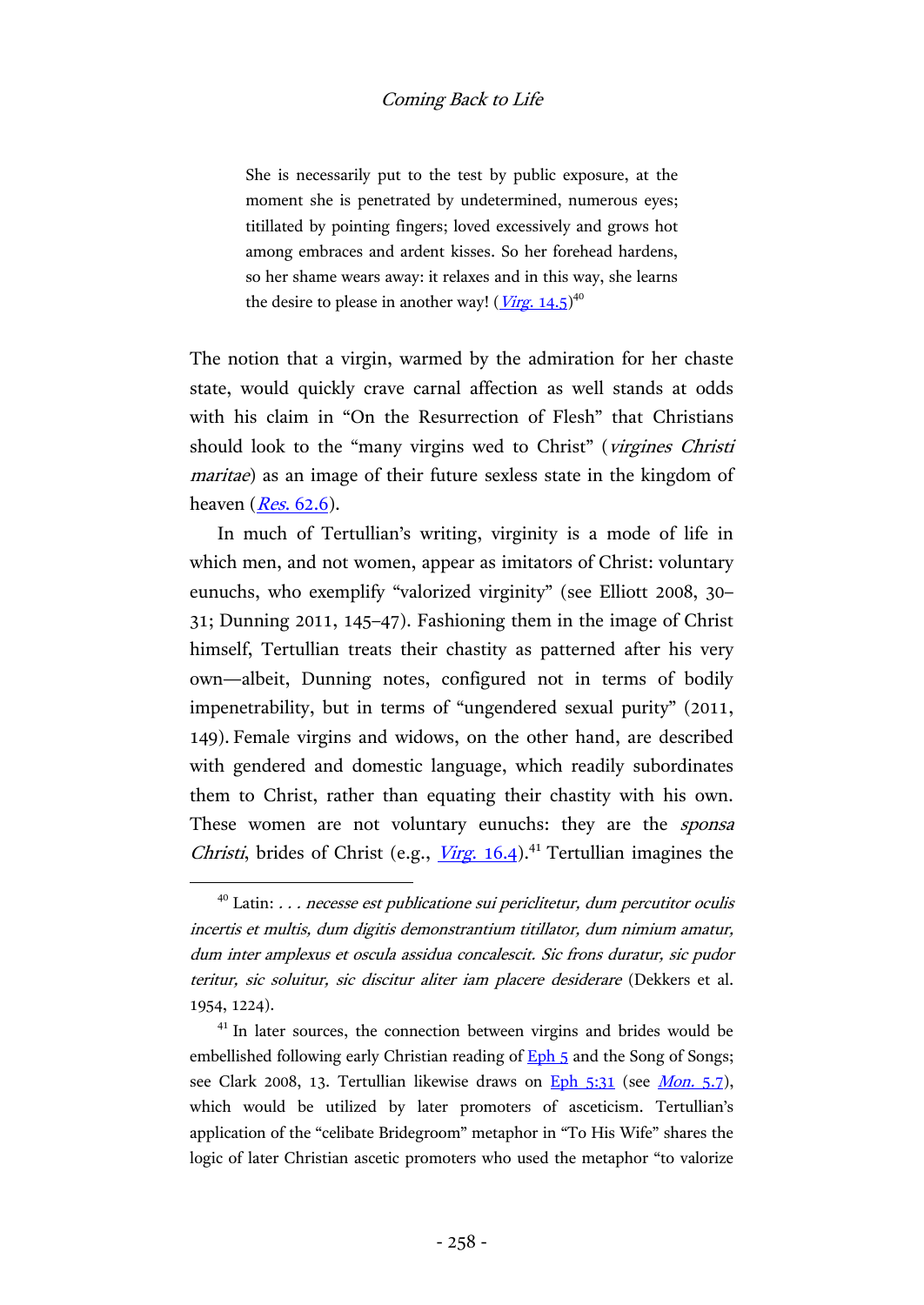bliss of the chaste woman's better union, replete with the trappings of its fleshly form. "With [the Lord] they live; to him they speak; he is the one they take in hand day and night," he explains when writing about women who refuse carnal marriage  $(Ux. 1.4.4).$  $(Ux. 1.4.4).$  $(Ux. 1.4.4).$ <sup>42</sup>

Even in celibacy, Christian women are pressed within the gendered scheme of the Roman household—a pattern that anticipates their glorified state in the resurrection. "Their bodies, sexually inactive, but gendered, are projected into the afterlife, scuttling all hopes for an androgynous *vita angelica*," Dyan Elliott (2008, 29) concludes. Indeed, here we see an example of how sexual difference escapes Tertullian's attempt to contain it so that he renders "the desire not to desire, or the desire for celibacy, as sexual" (Grosz 1994, viii). Though "sexually inactive," these female virgins are not desexualized, for they yearn for the affections of a celestial spouse, capable, it seems, of loving them in return.

### VI. CONCLUDING THOUGHTS

Scholars in the last century saw Tertullian's four treatises on marriage as plagued by contradictions and an increasingly ascetic rigor. For in them, we find little support for the expression of carnal union, and instead, arguments that promote an end to sexuality and childrearing altogether. I have suggested, however, that "Exhortation to Chastity" and "On Monogamy" do not represent his abandonment of an earlier idealized view of Christian marriage found in the letters "To His Wife." Rather together these treatises register tensions

the institution of marriage while lauding (in a titillating manner) sexual continence" (Clark 2008, 1). While the metaphor proved fruitful in pastoral contexts, it could "collide" with eschatological speculation about the character of resurrected life, and thus, needed some controlling. Elizabeth Clark's analysis (2008) points interestingly forward to the ways that the tensions within Tertullian's writings emerge and inform ascetic theorizing and theologizing that would occupy Christian writers of the fourth and fifth centuries.

 $\overline{a}$ 

 $42$  Here Tertullian writes about widows specifically: *Cum illo vivunt, cum* illo sermocinatur, illum diebus et noctibus tractant (Dekkers et al. 1953–1954, 377).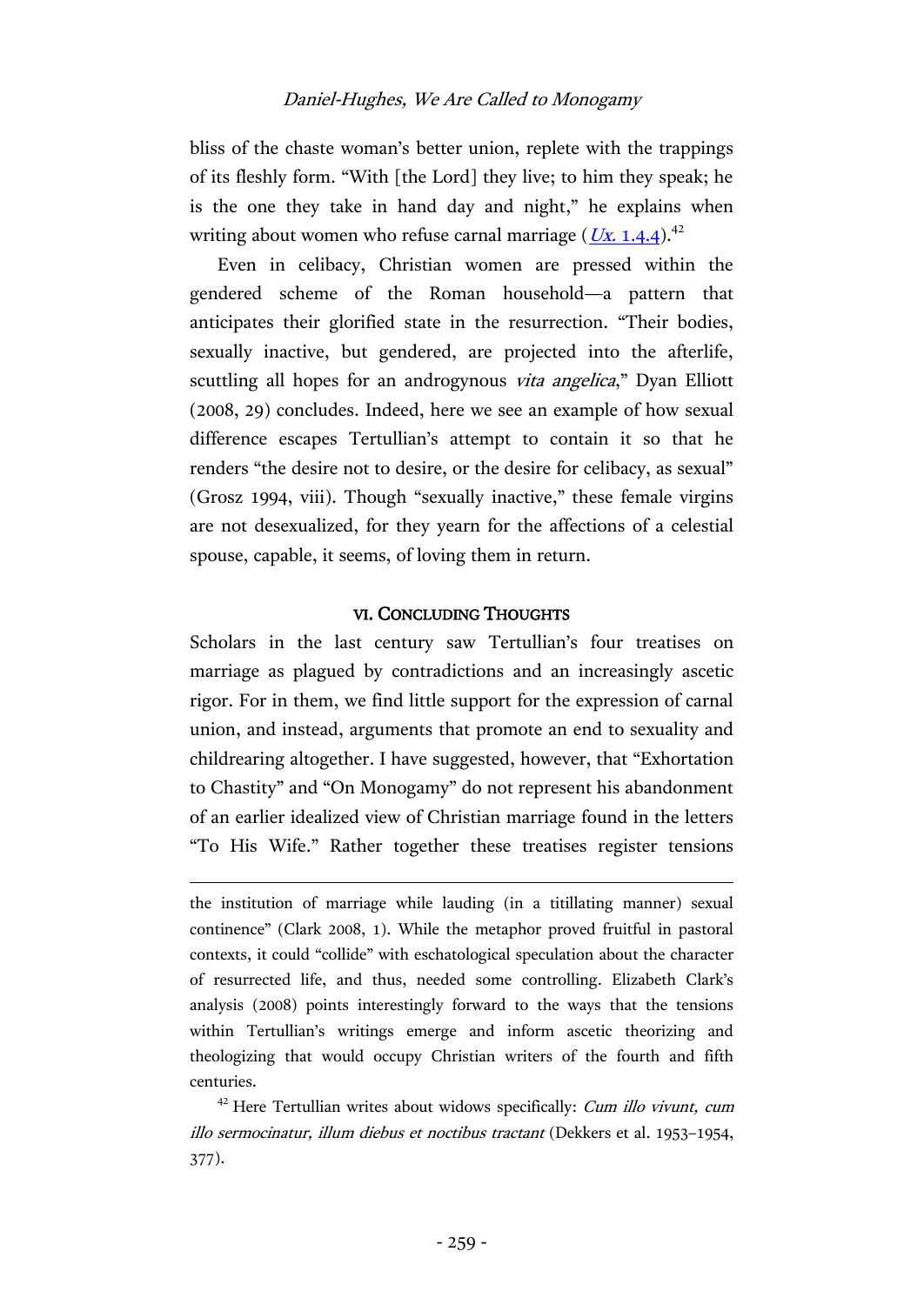inherent in his commitment to the salvation of the flesh, and to a theological aesthetic in which the pattern established in creation endures in the end. In pursuing this theological vision Tertullian does not eradicate sexual difference in favor of an "androgynous vita angelica," which the promotion of female virginity (figured in terms of sexual impenetrability) might imply, but rather recites it by linking female flesh and shame. Such a link, finally, undermines the utility of virginity for him and finds him promoting monogamy to his community in its stead.

We better understand the passion with which Tertullian pursues this enterprise when we keep in view the presence of female virgins within his community. On three occasions, Tertullian complains that these virgins were casting off their veils in the ecclesia, insisting upon a place of honor in that context. Dedicating an entire treatise to the matter, "On the Veiling of Virgins," he argues that these virgins no longer count themselves women and understand their virginity to place them above other women within the assembly  $(Virg, 9.3$  and  $10.1)$ . Whether these virgins enacted an open challenge to Tertullian's arguments, or whether he continually challenged these virgins because he understood their ascetic performance to unsettle his vision, we cannot ultimately be certain.<sup>43</sup> Perhaps these women understood their sexual chastity to have deprived their flesh of its sexual content, to even signify the glory of the resurrected life in the present—claims that certainly cut at the heart of the soteriological scheme Tertullian constructs. To remove the veil was to expose the possibility that by means of sexual chastity that link could be easily unsettled. To suit down this possibility, Tertullian insisted that the veil be signified as a marker of shame, of sinfulness, a status that they share with all women (*Virg.* [16.4\)](http://hdl.handle.net/2027/njp.32101075296036?urlappend=%3Bseq=46).

 $43$  For a fuller version of the argument where I speculate that the virgins contested Tertullian's theological vision, see Daniel-Hughes 2010, 2011, 93– 114; for a similar reading, one that emphasizes how the virgins' unveiling proclaimed a new gender status, which could unsettle ecclesiastical structures, see Upson-Saia 2011, 61–69.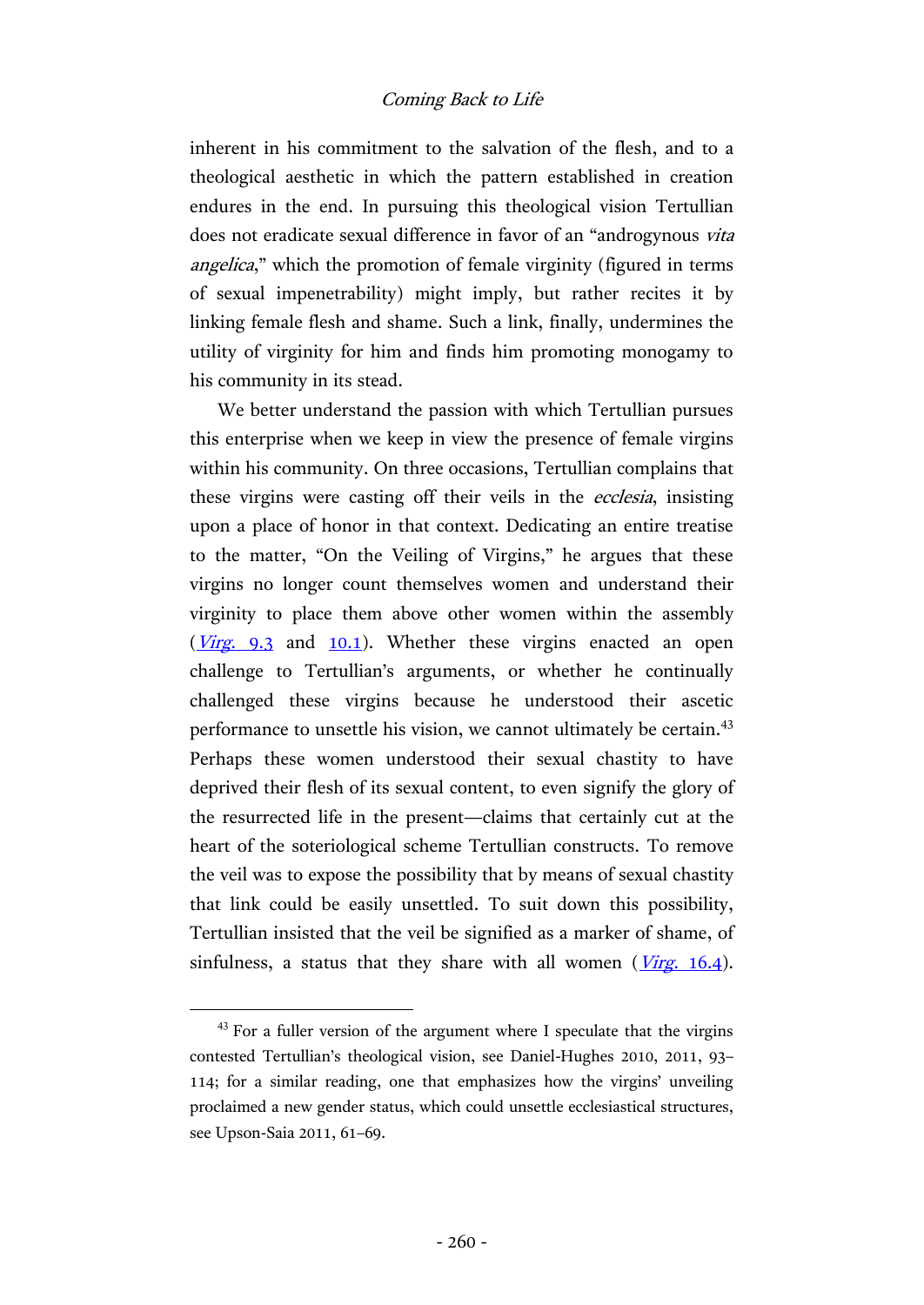Donning the veil, he imagines, these women perform not exaltation and glory, but rather subordination—and in so doing, shore up, rather than undermine, a creational hierarchy of male over female.

Virginity occupies a complicated place in Tertullian's thinking. When it comes to envisioning a sexual ethics for his community in his writings on marriage the concept of monogamy serves him more readily. Unlike virginity, monogamy easily retains the gendered language of husband and wife, of marital union, of a binary in which one side takes the lead. In this way, monogamy leaves intact the link between femininity and flesh, and concomitantly between masculinity and the spirit, upon which Tertullian's vision of salvation relies. As a concept, monogamy does not prohibit sexual renunciation, but rather enables it to fall safely with this gendered framework.

Monogamy, Tertullian explains, is a law established in creation that persists into the resurrection. So pervasive is it that virginity and marriage are both species of it—one spiritual, and the other earthly  $(Mon. 5.5-7)$  $(Mon. 5.5-7)$  $(Mon. 5.5-7)$ . Tertullian is keen to point out the power of this "law" for his Christian audience: he reminds them that they are bound to it from the beginning: modeled in the creation of Adam and Eve; illustrated in their sacramental life; founded in the mystical union of Christ and the church  $(Mon. 5.7)$  $(Mon. 5.7)$  $(Mon. 5.7)$ . Monogamy provides the very pattern of a Christian's existence. This law will likewise apply when at the "first sound of the trumpet," Christians look forward to the glorious existence that will be theirs in the resurrection.

#### VII. BIBLIOGRAPHY

- Barnes, Timothy. 1971. Tertullian: A Historical and Literary Study. Oxford: Clarendon.
- Boyarin, Daniel. 1998. "Gender." Pages 117–35 in Critical Terms for Religious Studies. Edited by Mark C. Taylor. Chicago: University of Chicago Press.
- Burns, J. Patout, and Robin Jensen. 2014. Christianity in Roman Africa: The Development of Its Practices and Beliefs. Grand Rapids, MI: Eerdmans.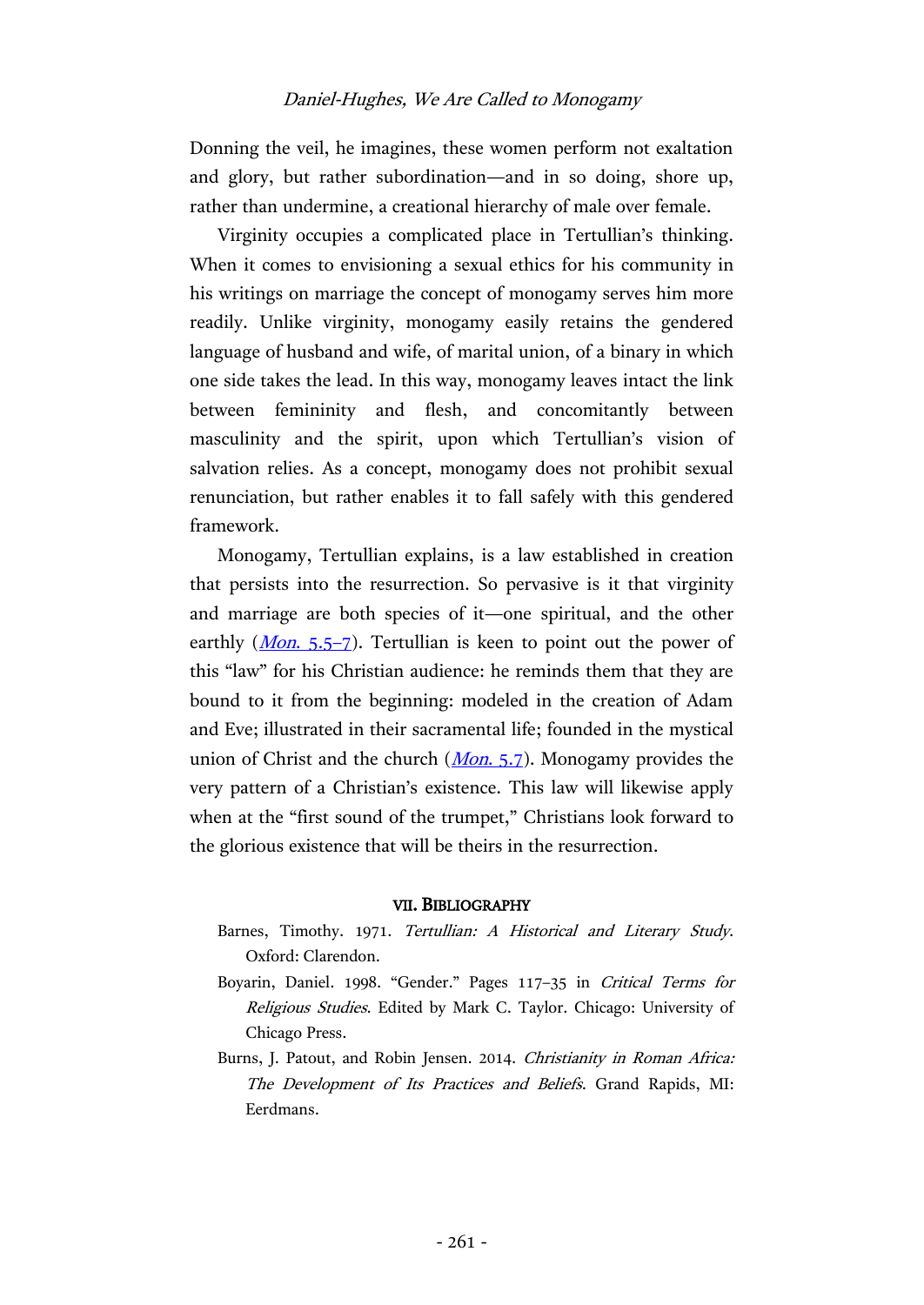- Burrus, Virgina. 1991. "The Heretical Woman as Symbol in Alexander, Athansius, Epiphanius, and Jerome." HTR 84:229–48.
- \_\_\_\_\_. 1994. "Word and Flesh: The Bodies and Sexuality of Ancient Ascetic Women in Christian Antiquity." JFSR 10:27-51.
- Burrus, Virginia. 2008. Saving Shame: Martyrs, Saints, and Other Abject Subjects. Philadelphia: University of Pennsylvania Press.
- Butler, Judith. 2004. Undoing Gender. New York: Routledge.
- Clark, Elizabeth. 2008. "The Celibate Bridegroom and His Virginal Brides: Metaphor and the Marriage of Jesus in Early Christian Ascetic Exegesis." CH 77:1–25.
- Conybeare, Catherine. 2007. "Tertullian on Flesh, Spirit, and Wives." Pages 430–39 in *Severan Culture*. Edited by Simon Swain, Stephen Harrison, and Jas Elsner. Cambridge: Cambridge University Press.
- D'Angelo, Mary Rose. 1995. "Veils, Virgins, and the Tongues of Men and Angels." Pages 131–64 in Off with Her Head: The Denial of Women's Identity in Myth, Religion, and Culture. Edited by Howard Eilberg-Schwartz and Wendy Doniger. Berkeley, CA: University of California Press.
- Daniel-Hughes, Carly. 2010. "'Wear the Armor of Your Shame!': Debating Veiling and the Salvation of the Flesh in Tertullian of Carthage." SR 39:179–201.
- ———. 2011. The Salvation of the Flesh in Tertullian of Carthage: Dressing for the Resurrection. New York: Palgrave Macmillan.
- ———. 2014. "'Only in the Lord': Debates over Paul's View of Remarriage in Early Christianity." ScEs 66:269-83.
- Dekkers, E., J. G. P. Borleffs, R. Willems, R. F. Refoulé, G. F. Diercks, A. Kroymann, A. Gerlo, J. H. Waszink, A. Reifferscheid, G. Wissowa, J. J. Thierry, E. Evans, and A. Harnack, eds. 1954. *Quinti Septimi Florentis* Tertulliani Opera. CCSL 1–2. Turnhout: Brepols.
- Dunn, Geoffrey D. 2007. "Mary's Virginity In Partu and Tertullian's Anti-Docetism in *De Carne Christi* Reconsidered." [TS 58:467-84.]
- Dunning, Benjamin. 2011. Specters of Paul: Sexual Difference, Creation, and Resurrection in Early Christian Thought. Philadelphia: University of Pennsylvania Press.
- Elliot, Dyan. 2008. "Tertullian, the Angelic Life, and the Bride of Christ." Pages 16-33 in Gender and Christianity in Medieval Europe: New Perspectives. Edited by Lisa M. Bitel and Felice Lifshitz. Philadelphia: University of Pennsylvania Press.
- Elm, Susanna. 1994. Virgins of God: The Making of Asceticism in Late Antiquity. Oxford: Oxford University Press.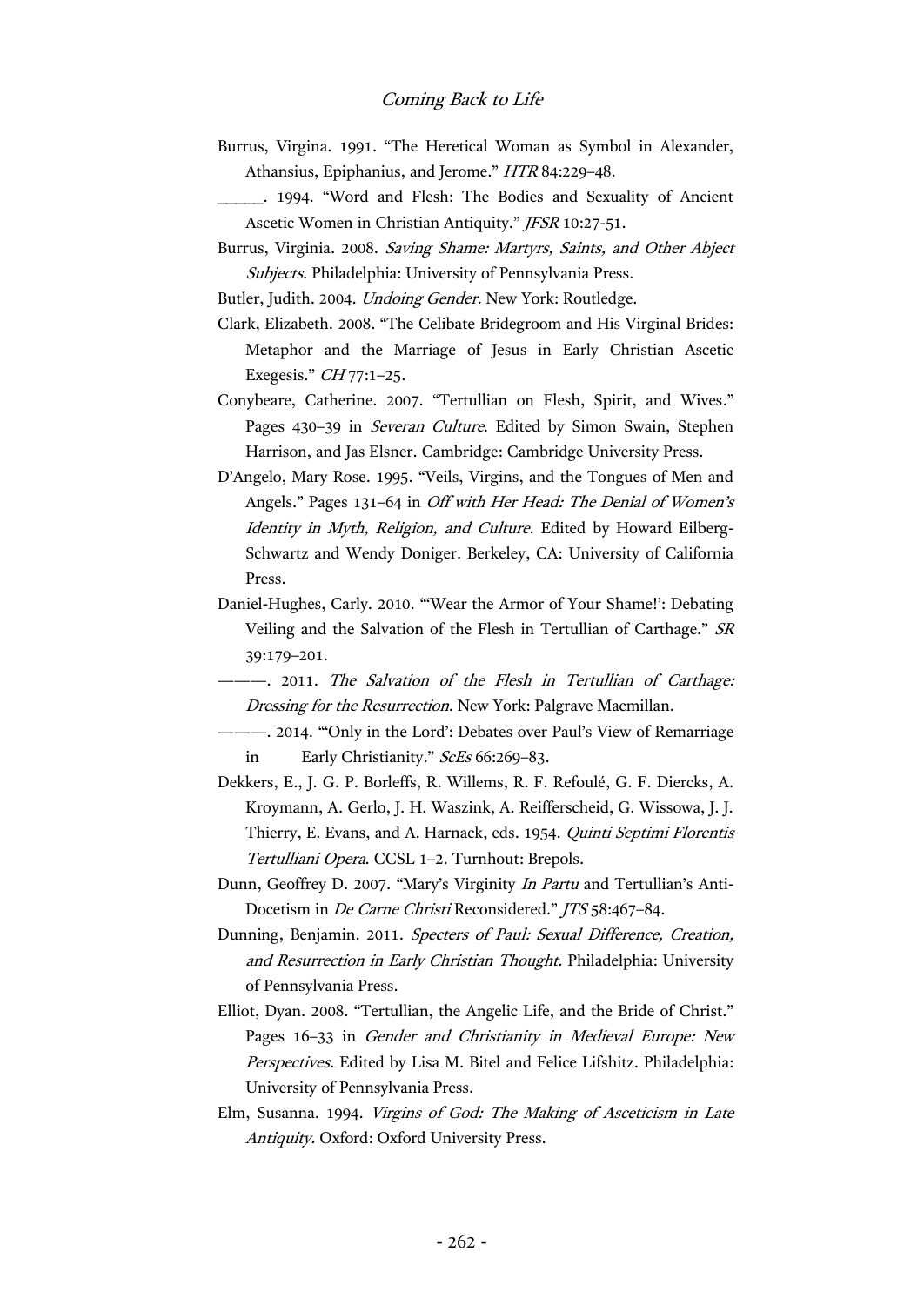- Finlay, Barbara. 2003. "Was Tertullian a Misogynist?: A Reconsideration." JHistSoc 3:503–25.
- Forrester Church, F. 1975. "Sex and Salvation in Tertullian." HTR 68:83– 101.
- Glancy, Jennifer. 2008. "The Law of the Opened Body: Tertullian on the Nativity." Hen 30:267–88.

-- 2010. Corporal Knowledge: Early Christian Bodies. Oxford: Oxford University Press.

- Gonzalez, Eliezer. 2013. "Anthropologies of Continuity: The Body and Soul in Tertullian, Perpetua, and Early Christianity." JECS 21:479– 502.
- Grosz, Elizabeth. 1994. Volatile Bodies: Toward a Corporeal Feminism. Bloomington: Indiana University Press.
- Kuefler, Mathew. 2001. The Manly Eunuch: Masculinity, Gender Ambiguity, and Christian Ideology in Late Antiquity. Chicago: University of Chicago Press.
- Labriolle, Pierre de. 1924. History and Literature of Christianity from Tertullian to Boethius. Translated by Herbert Wilson. London: Kegan Paul, Trench, Trubner & Co.
- Lamirande, Émilien. 1989. "Tertullien et la mariage: Quand un moraliste s'addresse à son épouse." EgT 20:47-75.
- Lehtipuu, Outi. 2009. "'Flesh and Blood Cannot Inherit the Kingdom of God': The Transformation of the Flesh in Early Christian Debates Concerning Resurrection." Pages 147–68 in Metamorphoses: Resurrection, Body and Transformative Practices in Early Christianity. Edited by Turid Karlsen Seim and Jorunn Økland. Berlin: de Gruyter.
- Le Saint, William. 1959. Tertullian Treatises on Penance: On Penitence and On Purity. ACW 28. London: Newman Press.
- Leyerle, Blake. 2001. Theatrical Shows and Ascetic Lives: John Chrysostom's Attack on Spiritual Marriage. Berkeley, CA: University of California Press.
- Metheun, Charlotte. 1997. "The 'Virgin Widow': A Problematic Social Role for the Early Church?" HTR 90:285–98.
- Miller, Julie. 2007. "To Remember Self, to Remember God: Augustine on Sexuality, Rationality, and the Trinity." Pages 243-80 in Feminist Interpretations of Augustine. Edited by Judith Chelius Stark. Re-Reading the Canon. University Park, PA: Pennsylvania State University Press.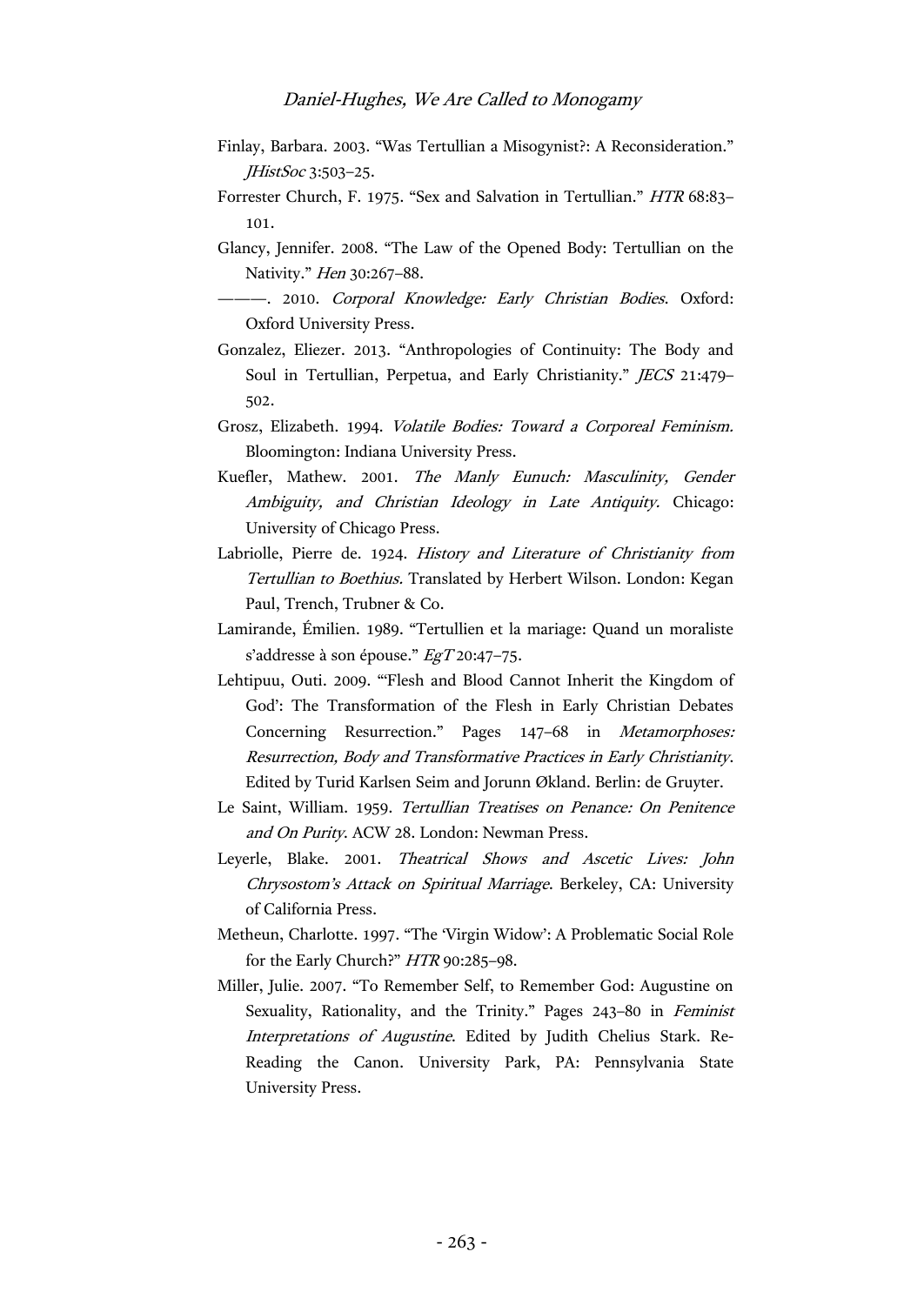- Moss, Candida. 2011. "Heavenly Healing: Eschatological Cleansing and the Resurrection of the Dead in Early Christianity." JAAR 79:991– 1017.
- Nasrallah, Laura. 2003. 'An Ecstasy of Folly': Prophecy and Authority in Early Christianity. Cambridge, MA: Harvard University Press.
- Nussbaum, Martha. 2009. The Therapy of Desire: Theory and Practice in Hellenistic Ethics. Rev. ed. Princeton: Princeton University Press.
- Osborn, Eric. 1997. Tertullian: First Theologian of the West. Cambridge: Cambridge University Press.
- Perkins, Judith. 2007. "The Rhetoric of the Maternal Body in the Passion of Perpetua." Pages 313–32 in Mapping Gender in Ancient Religious Discourses. Edited by Todd Penner and Caroline Vander Stichele. Leiden: Brill.
- Petrey, Taylor. 2016. Resurrecting Parts: Early Christians on Desire, Reproduction, and Sexual Difference. New York: Routledge.
- Sellars, John. 2006. Stoicism. AP 1. Berkeley, CA: University of California Press.
- Setzer, Claudia. 2004. Resurrection of the Body in Early Judaism and Early Christianity: Doctrine, Community, and Self-Definition. Leiden: Brill.
- Shaw, Teresa. 1998. Burden of the Flesh: Fasting and Sexuality in Early Christianity. Minneapolis: Fortress.
- Thomassen, Einar. 2009. "Valentinian Ideas About Salvation and Transformation." Pages 169–86 in Metamorphoses: Resurrection, Body and Transformative Practices in Early Christianity. Edited by Turid Karlsen Seim and Jorunn Økland. Berlin: de Gruyter.
- Turcan, Marie. 1990. "Être femme selon Tertullien." VL 119:15–21.
- Upson-Saia, Kristi. 2011. Early Christian Dress: Gender, Virtue, and Authority. New York: Routledge.
- Walker Bynum, Caroline. 1995. The Resurrection of the Body in Western Christianity, <sup>200</sup>–1336. New York: Columbia University Press.
- Wallach Scott, Joan. 2011. The Fantasy of Feminist History. Durham, NC: Duke University Press.
- Warren Smith, J. 2006. "The Body of Paradise and the Body of the Resurrection: Gender and the Angelic Life in Gregory of Nyssa's De hominis opifico." HTR 92:207-28.
- Waszink, J. H., ed. Quinti Septimi Florentis Tertulliani: De anima. Amsterdam: Meulenhoff, 1947.